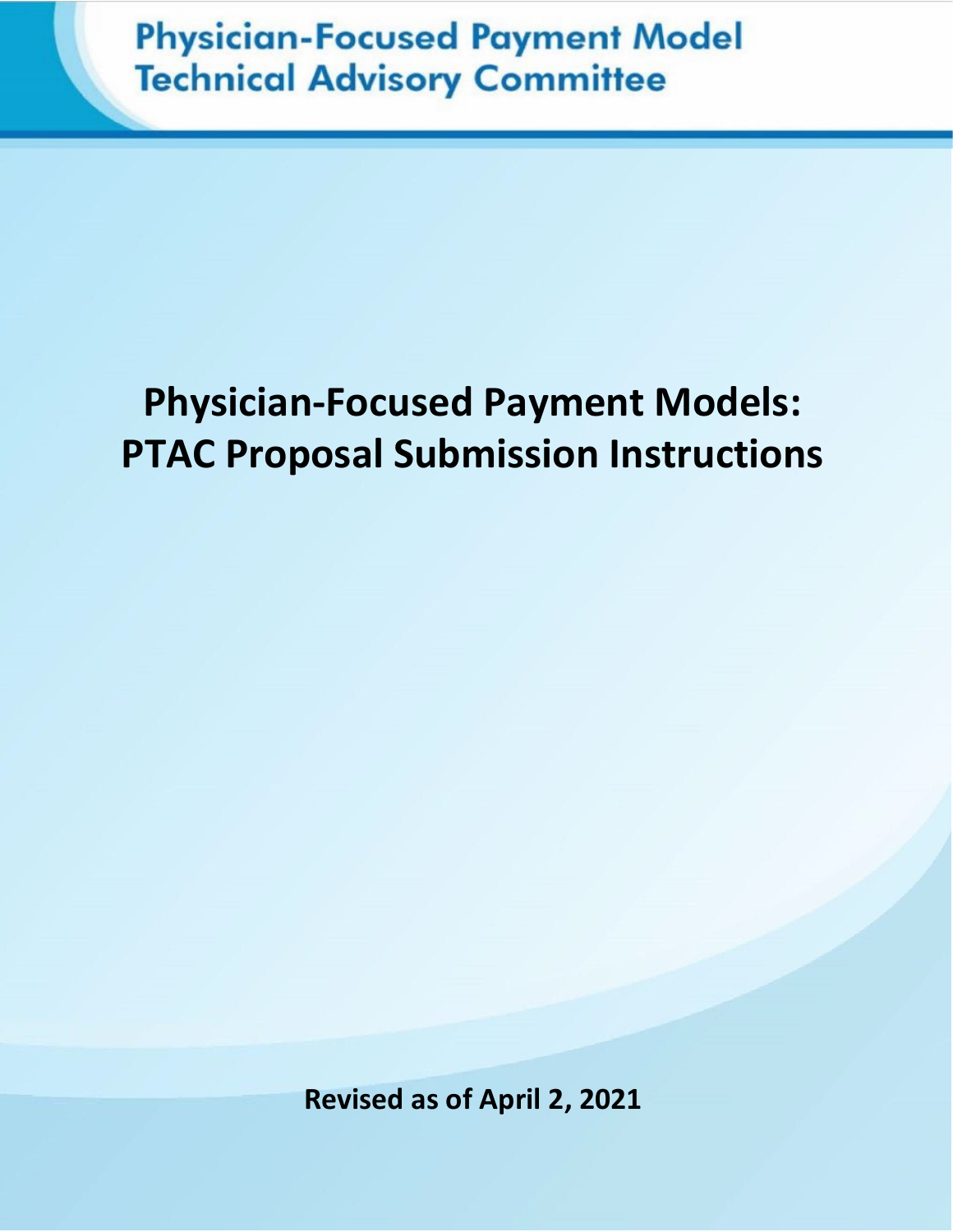# **Table of Contents**

| В. |                                                                                   |  |
|----|-----------------------------------------------------------------------------------|--|
| C. |                                                                                   |  |
|    |                                                                                   |  |
|    |                                                                                   |  |
|    |                                                                                   |  |
|    |                                                                                   |  |
|    | 4. Adhere to Prescribed Formatting for the Main Body of the Proposal 6            |  |
|    |                                                                                   |  |
|    | 6. If Resubmitting a Proposal, Include a Brief Summary of Changes Made  7         |  |
| Е. |                                                                                   |  |
| F. |                                                                                   |  |
|    |                                                                                   |  |
|    |                                                                                   |  |
|    |                                                                                   |  |
|    | 3. Solicitation of Public Comments on Each Submitted Proposal  18                 |  |
|    |                                                                                   |  |
|    |                                                                                   |  |
|    | 6. Submitting Additional Material and Revising and Resubmitting Proposals 22      |  |
|    |                                                                                   |  |
|    |                                                                                   |  |
|    |                                                                                   |  |
|    |                                                                                   |  |
|    |                                                                                   |  |
|    |                                                                                   |  |
|    |                                                                                   |  |
|    |                                                                                   |  |
|    | Physician-Focused Payment Models: Key Statutory and Regulatory Language  29<br>1. |  |
|    | 2.                                                                                |  |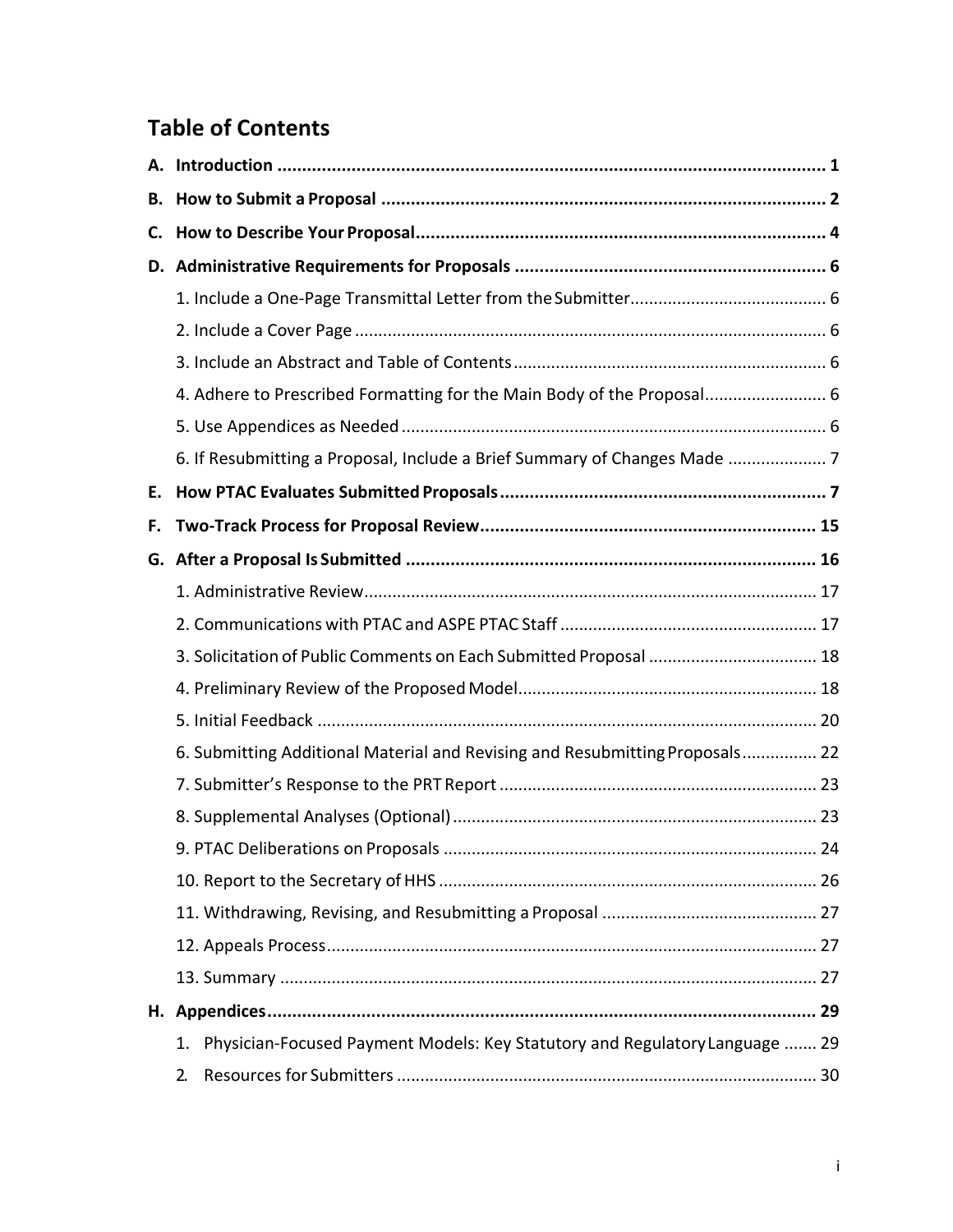# <span id="page-2-0"></span>**A. Introduction**

The Medicare Access and CHIP Reauthorization Act of 2015 [\(MACRA\)](https://www.congress.gov/bill/114th-congress/house-bill/2/text) created new ways for the Medicare program to pay physicians for the care they provide to Medicare beneficiaries.

MACRA also created the Physician-Focused Payment Model Technical Advisory Committee (PTAC) as a means to:

- 1. Solicit (and obtain expert review of) proposals from individuals and stakeholder entities for new Medicare physician-focused payment models(PFPMs)
- 2. Provide expert comments and recommendations on these proposals to the Secretary of Health and Human Services (HHS; "the Secretary")

This document describes how individuals and stakeholder entities may submit proposals for new PFPMs to PTAC and how best to craft these proposals to help PTAC ensure a timely and effective review of submitted proposals. This includes recommended information for inclusion in proposed model submissions. It also provides an overview of the processes PTAC uses to review proposals, as well as information on how PTAC evaluates proposals and makes comments and recommendations to the Secretary.

PTAC seeks to inform the Secretary in a manner that raises awareness of important issues in health care delivery, costs, and Alternative Payment Models (APMs). This process involves evaluating stakeholder-submitted proposals based on the 10 criteria set forth by the Secretary, on which PTAC will base its recommendations. PTAC may also extend its expert opinion to further inform the Secretary about certain issues or factors that a given proposal raises and/or identify alternative approaches relating to the proposed payment model. PTAC will include its expert opinion on such details in its comments and recommendations to the Secretary as part of its evaluative process. PTAC may provide additional feedback to the Secretary based on its expert assessment of a proposal; however, the Secretary is not required to respond to any feedback that is provided outside of PTAC's comments and recommendations relating to the criteria established by the Secretary in regulation.

Additionally, PTAC seeks to ensure that stakeholders have a forum for conveying their ideas on how to deliver higher-value care; see PTAC's Vision Statement, found below and on the Assistant Secretary for Planning and Evaluation (ASPE) PTAC [website.](https://aspe.hhs.gov/ptac-physician-focused-payment-model-technical-advisory-committee) To that end, PTAC's Proposal Submission Instructions have been updated to facilitate more submissions from a wider range of stakeholders.

Finally, the Proposal Submission Instructions reflect the Committee's commitment to review stakeholder input on care delivery issues, alternatives to payment, and other factors that can inform transformative efforts to achieve value-based care. This commitment is reflected in the Committee's **Vision Statement**, as follows:

PTAC was created to contribute to a national priority to improve the efficiency and effectiveness of the U.S. health care delivery system. We believe that proposed solutions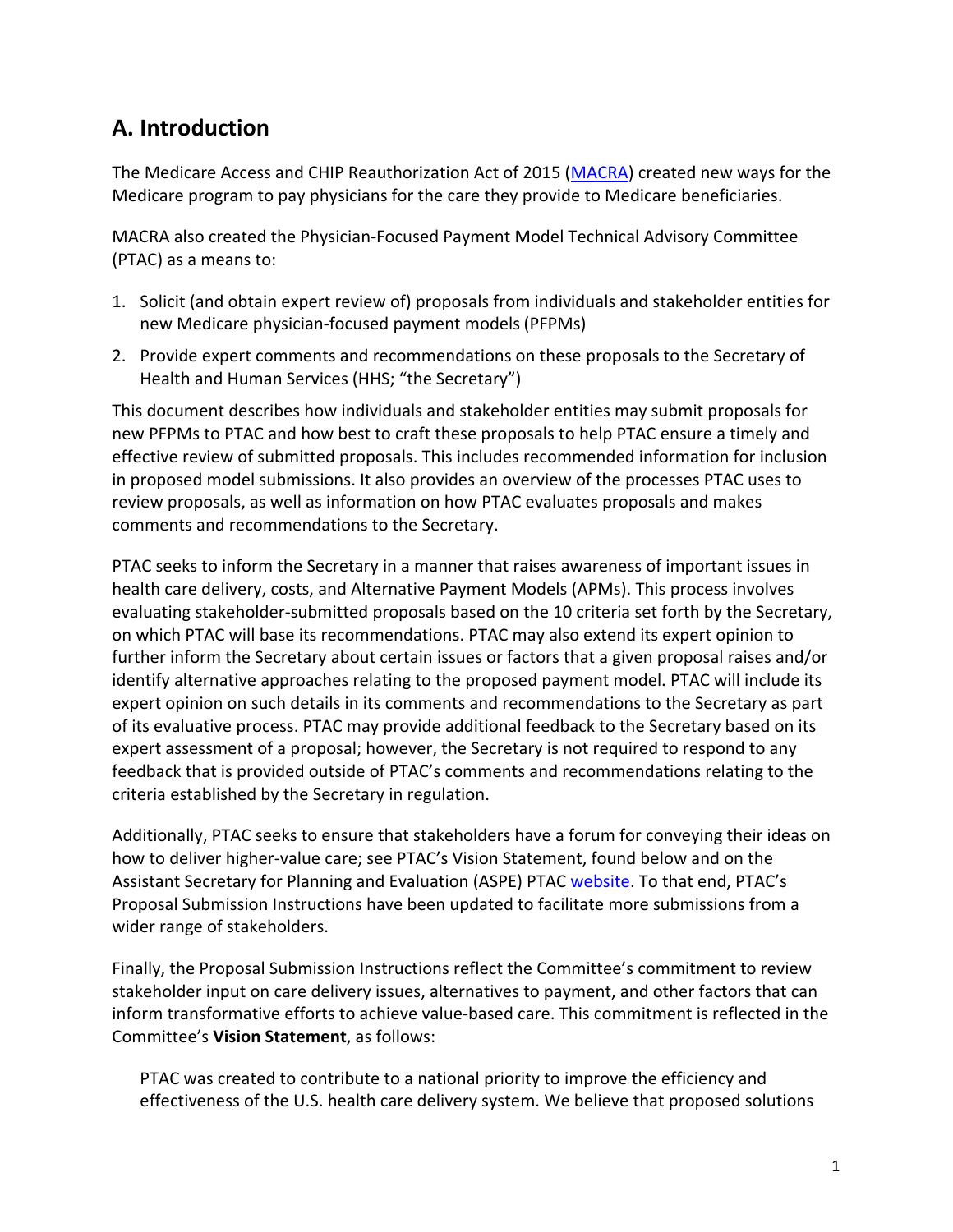from frontline stakeholders in our delivery system can substantially enhance quality, improve affordability and influence policy development and system transformation.

PTAC provides a forum where those in the field may directly convey both their ideas and their concerns on how to deliver high value care for Medicare beneficiaries and others seeking health care services in our nation. PTAC is committed to ensuring our stakeholders have access to independent, expert input and that their perspectives and innovations reach the Secretary of Health and Human Services.

PTAC will continue to submit comments and recommendations regarding physician-focused payment models submitted by stakeholders to the Secretary, as required by statute. In addition, we will expand our communications with the Centers for Medicare & Medicaid Services (CMS) and stakeholders to identify opportunities to further inform and prioritize the work CMS, including the Center for Medicare & Medicaid Innovation (CMMI), and other policy makers are undertaking to modernize health care.

Consistent with the Vision Statement's emphasis on increasing awareness about important payment and patient care issues that have been identified by frontline stakeholders and encouraging stakeholders to respond to these issues by developing proposed models, PTAC has updated the Committee's proposal submission process to further enhance stakeholders' ability to submit innovative PFPM proposals. For example, the Committee has published a *[Common](https://aspe.hhs.gov/system/files/pdf/261946/Common-APMs-Reference-Guide.pdf)  [Alternative Payment Model \(APM\) Approaches: Reference Guide](https://aspe.hhs.gov/system/files/pdf/261946/Common-APMs-Reference-Guide.pdf)* that summarizes some of the major types of payment methodologies that are typically used in APMs as a resource to assist stakeholders when designing proposed payment models, available on the [ASPE PTAC website.](https://aspe.hhs.gov/resources-public-comment-physician-focused-payment-model-technical-advisory-committee) Additionally, the Committee has implemented an additional "track" for proposal review to provide additional flexibility for stakeholders whose proposals may raise important care delivery, payment, or policy issues but may have varying degrees of resources available, which can influence their ability to address certain criteria in detail (most notably, payment methodology). Additional details regarding these enhancements can be found in Sections B and F of this document.

# <span id="page-3-0"></span>**B. How to Submit a Proposal**

PTAC welcomes submission of proposed models. PTAC gathers information delivered from the field, reviews stakeholder-submitted information, and provides comments and recommendations to the Secretary based on expert review and input. Therefore, PTAC encourages all stakeholders that may have information and/or possible innovative approaches and solutions related to care delivery, payment, or other policy issues to submit PFPM proposals.

#### **Who May Submit a Proposal**

Any individual or organization may submit a proposal.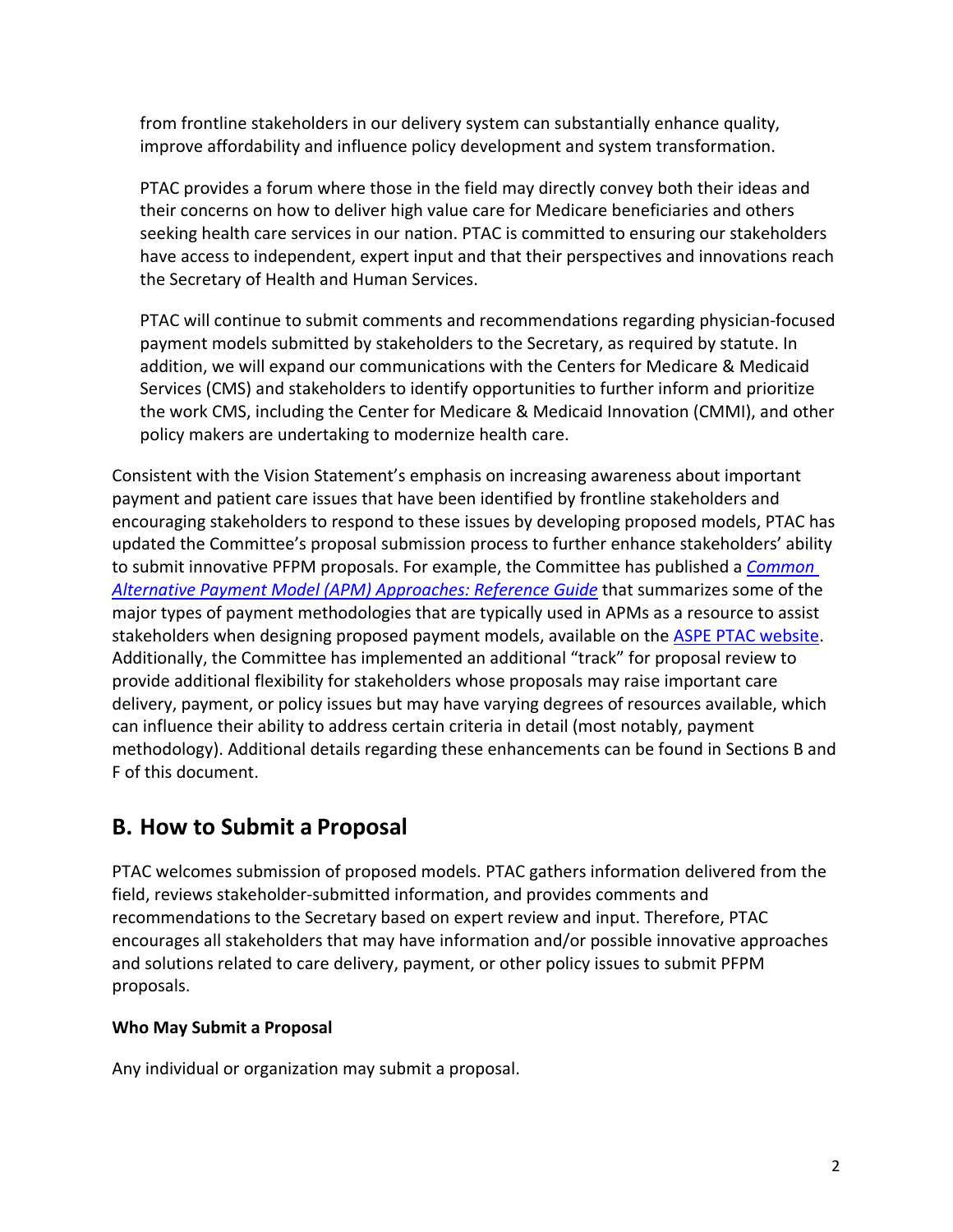As noted in the Committee's Vision Statement, PTAC seeks to raise awareness about deficiencies in the health care delivery system impacting access, outcomes, and value that have been identified by frontline stakeholders in the field. PTAC believes that solutions proposed by the public can inform enhancements that drive high-quality care, improve affordability, influence policy development, and help transform health care delivery systems. Those interested in submitting a proposal may find it useful to review the resources that are available on the [Submit a Proposal](https://aspe.hhs.gov/submit-a-proposal-ptac) page and the [Resources](https://aspe.hhs.gov/resources-public-comment-physician-focused-payment-model-technical-advisory-committee) page of the ASPE PTAC [website,](https://aspe.hhs.gov/ptac-physician-focused-payment-model-technical-advisory-committee) including the Committee's *Common Alternative Payment Model (APM) Approaches: Reference Guide*.

There is no limit on the number of proposals that a stakeholder may submit. However, in the event that a stakeholder submits more than one proposal, the Committee assesses the extent to which each proposal is distinct from the stakeholder's previous proposal submissions. In the event that a stakeholder is resubmitting a proposal that was previously submitted to PTAC, the proposal should include a brief description of up to one page specifying the changes that have been made to the proposal. (For more information, see Section D.)

Note: While PTAC will use the Secretary's 10 criteria to review all proposals, it recognizes that stakeholders who develop and submit a PFPM proposal have varying degrees of resources available, which can influence their ability to address certain criteria in detail (most notably, payment methodology). Certain proposals may have strengths within some criteria and weaknesses in others; however, when evaluated as a whole, a given proposal may raise important care delivery, payment, or policy issues. Therefore, PTAC encourages stakeholders to submit PFPM proposals that address innovative approaches in care delivery, regardless of the level of sophistication of their proposed payment methodology; it is PTAC's intention to provide recommendations and comments on such issues in its report to the Secretary. Additionally, the Committee has implemented an additional track for proposal review to provide greater flexibility for stakeholders who are submitting PFPM proposals. (For more information, see Section F.)

#### **When a Proposal May Be Submitted**

PTAC requests that stakeholders first submit a nonbinding letter of intent (LOI) at least 30 calendar days in advance of submitting a proposal. This LOI assists in identifying necessary resources to support proposal review.

Instructions for submitting LOIs are available on the ASPE PTAC [website.](https://aspe.hhs.gov/proposal-submissions-physician-focused-payment-model-technical-advisory-committee) After the 30-day period, stakeholders may submit the corresponding proposal at any time; submissions will be accepted on an ongoing basis.

If a proposal is not received within six months of the LOI, the LOI will be considered"expired." Submitters are asked to submit a new LOI at least 30 calendar days in advance of submitting a corresponding proposal. The new LOI may have the same content as an expired LOI.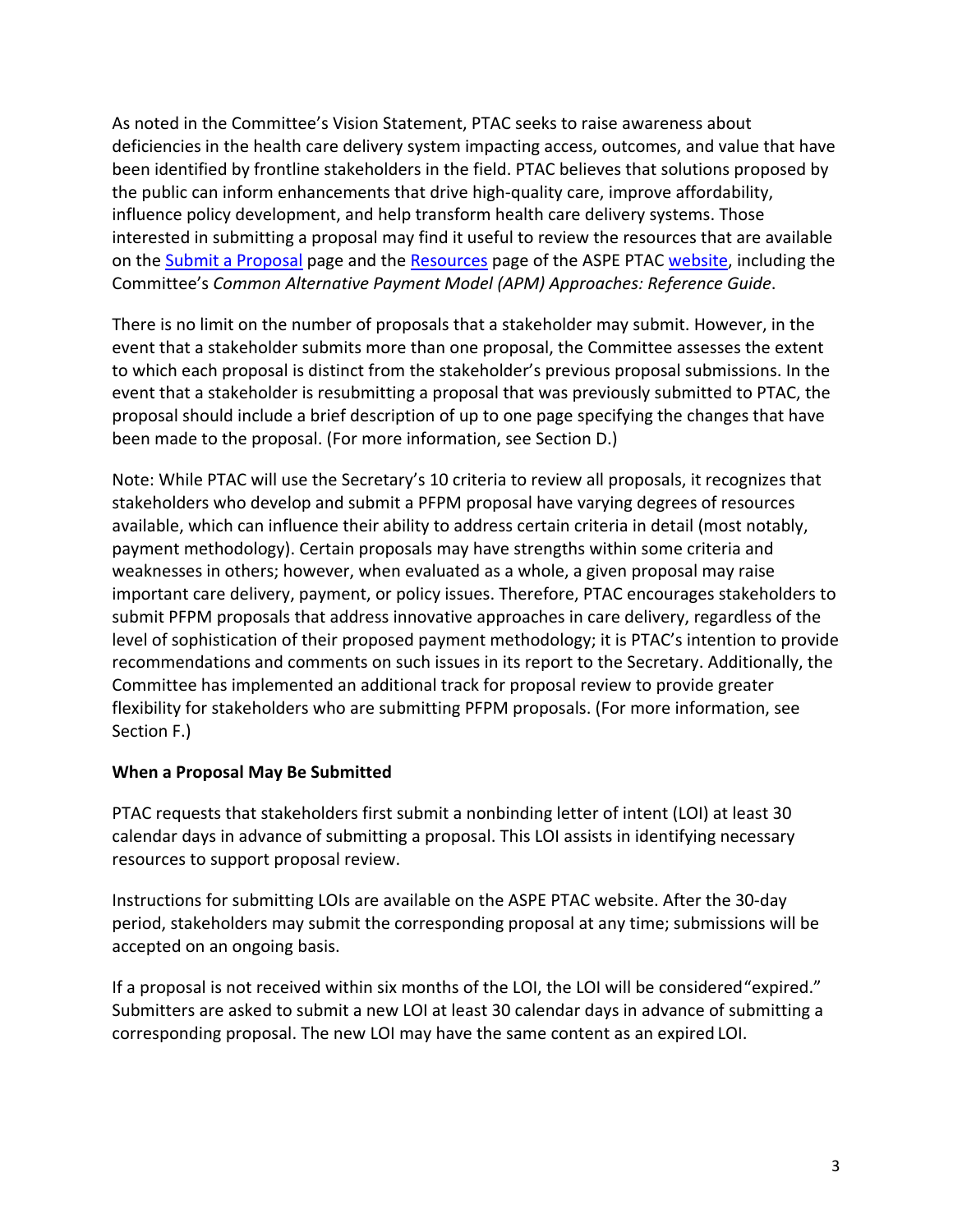#### **How to Send a Proposal to PTAC**

Proposals must be submitted to PTAC via email as indicated below in either PDF or Microsoft (MS) Word format. Additional information in PDF or MS Excel files may also accompany submissions.

When submitting a proposal to PTAC, submitters have the option of selecting a preferred track for the review of their proposal. (For additional details, see Section F.) Submitters may contact [PTAC@hhs.gov](mailto:PTAC@hhs.gov) with any questions about submitting their proposals to PTAC. Staff who work at ASPE in support of PTAC will respond to any questions.

The following information should be included in the email that is used to submit a given proposal to PTAC:

To: [PTAC@hhs.gov](mailto:PTAC@hhs.gov?subject=Proposal%20Submission)

Subject: PTAC Proposal Submission

- Include proposal title
- Include name of submitting individual or organization
- Attach PDF or MS Word version of proposal
- If applicable, attach any additional information either in PDF or MS Excel format
- Optional: Indicate the preferred track for the review of this proposal (for additional details, see Section F)

# <span id="page-5-0"></span>**C. How to Describe Your Proposal**

Submitters may organize and present their proposals in any manner they believe is most clear, concise, and effective. Based on several years of proposal review, PTAC is seeking to identify how a given proposal might help to raise awareness on important issues in payment and patient care that impact health care quality, access, and value. A few examples include:

- Gaps in care or suboptimal care and their relationship to payment policy
- The extent to which PTAC can directly and indirectly provide a substantial inventory of policy information on these issues to influence policy development, research, and stakeholder awareness
- The extent to which PTAC can help activate the stakeholder community to recognize important care delivery and payment issues and respond by submitting proposed models

With that, PTAC believes that the most effective proposals describe: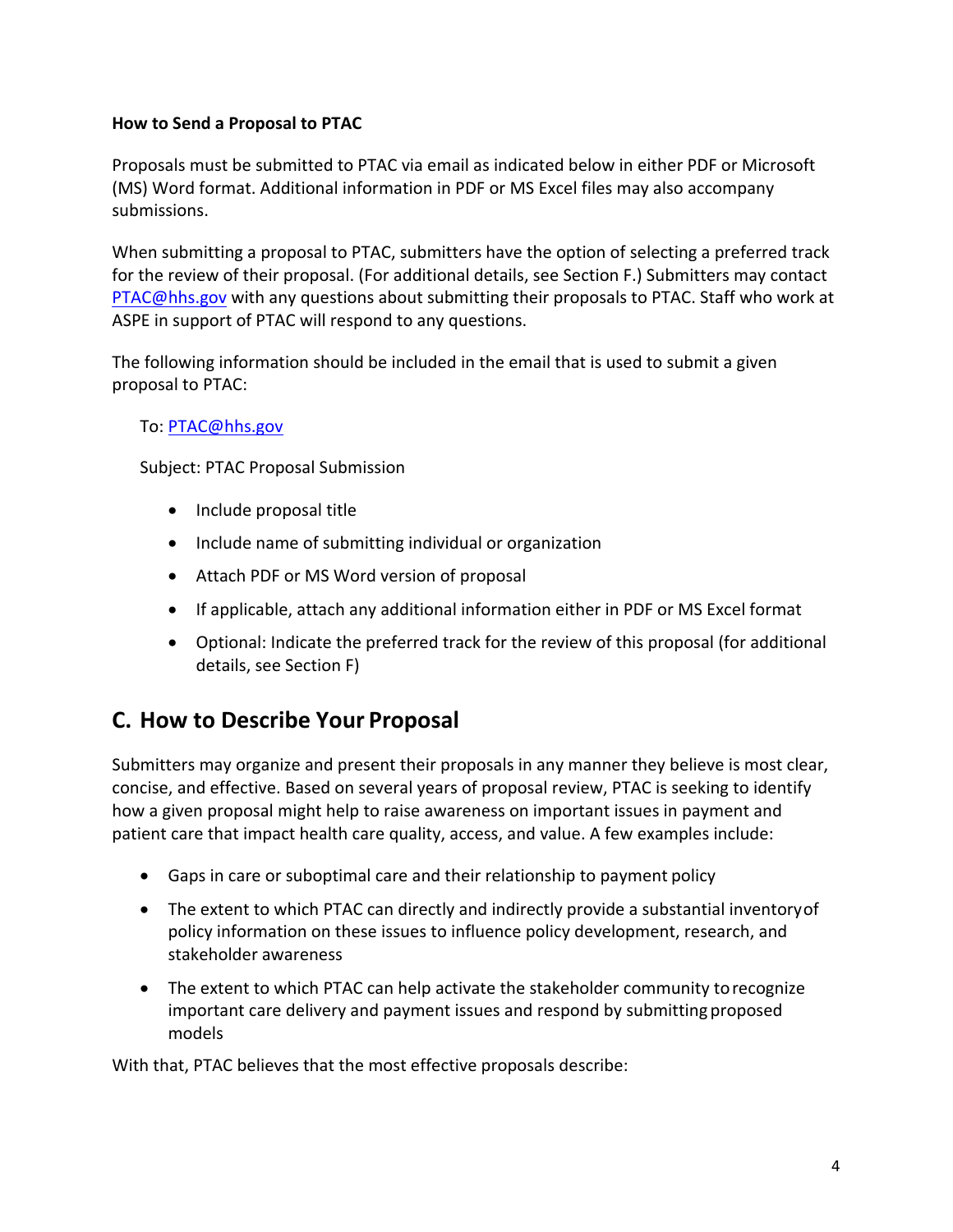- 1. The care delivery and/or payment problem(s) that the proposal aims to address, at the proposal's beginning
- 2. The care delivery and/or payment problem(s) or challenges, and if applicable, why they cannot be fixed under existing Medicare policies and procedures or why it is undesirable to try and doso
- 3. The proposed care delivery and payment model described in as much detail as possible, including descriptions that explain and specify how:
	- a. Care delivery issues are being addressed (e.g., health care service challenges, population, access, costs, geographical considerations such as rural providers), and other challenges the proposed model overcomes (e.g., small practices, engagement by providers in proposed model testing)
	- b. Types of patients who would be eligible for the payment
	- c. How the proposed model will resolve the care delivery and cost/payment problems
		- i. Note: Depending on the level of sophistication of the proposed model's payment methodology, this may include a high-level description of the appropriate type of proposed payment methodology and/or a detailed discussion of how the proposed methodology would work.
	- d. How certain existing APMs, or other novel ones, would best address costs/payment issues associated with the care delivery problem
	- e. The entity that will receive the Medicare payment from CMS and how the funds will be distributed to eligible professionals, including primary care providers and other providers (including hospitals, post-acute care providers) participating in or affected by the proposed model
	- f. Value-based outcomes and/or incentives the proposed model creates and any evidence of their effectiveness
- 4. Anticipated effects of the proposed model from the perspective of the beneficiary, including effects on patient choice, access, quality and safety of care, and care coordination
- 5. Any changes in patient care that are required in order to receive payment and expected changes in care
- 6. Expected savings for the Medicare program and how the effects of theproposed payment model on cost and quality can beevaluated
- 7. How the proposal will satisfy each of the Secretary's 10 criteria for PFPMs (see Section E)

Submitters may use the above items as an outline, but PTAC would like to emphasize that submitters have maximum flexibility to organize and present their proposals in ways they believe will most clearly, concisely, and effectively describe their proposed PFPMs. PTAC is statutorily required to evaluate each proposal against the Secretary's 10 criteria. Therefore,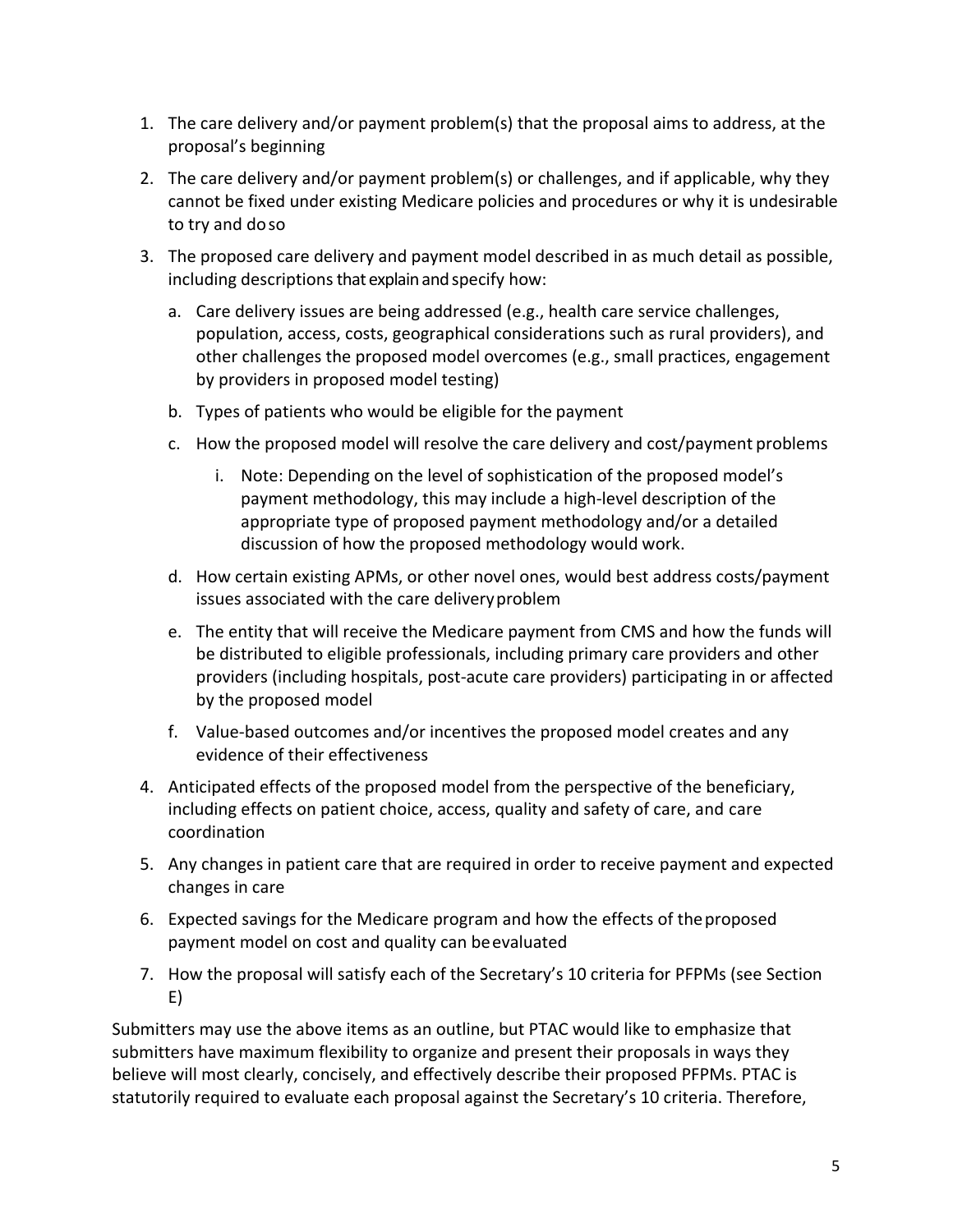regardless of the proposal's structure, submitters should be sure to point out information that is relevant to each of the 10 criteria.

# <span id="page-7-0"></span>**D. Administrative Requirements for Proposals**

Regardless of how a submitter chooses to organize a proposal, all proposals must:<sup>1</sup>

## <span id="page-7-1"></span>**1. Include a One-Page Transmittal Letter from theSubmitter**

If the submitter is an organization, a letter of support from the governing board or responsible officer also is required, unless the individual submitting on behalf of the organization clearly serves in that capacity (e.g., CEO). This letter will not count against the page limit discussed below.

## <span id="page-7-2"></span>**2. Include a Cover Page**

Proposals must include a cover page that provides: the title of the proposal; the name and address of the submitting individual or organization; and the name, mailing address, phone number, and email address of the primary point of contact for the proposal. This information will not count against the page limit discussed below.

## <span id="page-7-3"></span>**3. Include an Abstract and Table of Contents**

The proposal must include a one-page abstract and a table of contents. This information will not count against the page limit discussed below.

## <span id="page-7-4"></span>**4. Adhere to Prescribed Formatting for the Main Body of the Proposal**

Submitters must use standard letter paper size  $(8.5" \times 11")$ . All text should be in no less than a 12-point font, with one-inch margins and single-spaced lines. Pages should be numbered. Graphics and tables may be included. The main body of the proposal should not exceed 25 pages, excluding any citations and appendices. Citations may be included as endnotes; any style that enables clear identification of the source material is acceptable.

## <span id="page-7-5"></span>**5. Use Appendices as Needed**

Essential information must be covered in the main body of the proposal. Supplemental information and information that is useful in elaborating on the proposed model's design (e.g., detailed specifications for quality measures to be used in the proposed model) may be included in appendices. The appendices do not count toward the page limit, but submitters should understand that not all PTAC members may be able to review material in the appendices. Letters of support (if included) should be placed in appendices. Appendices may be in PDF or MS Excel format.

<span id="page-7-6"></span> $\overline{\phantom{a}}$ <sup>1</sup> This information is also referenced in the Proposal Submission Checklist on page 17.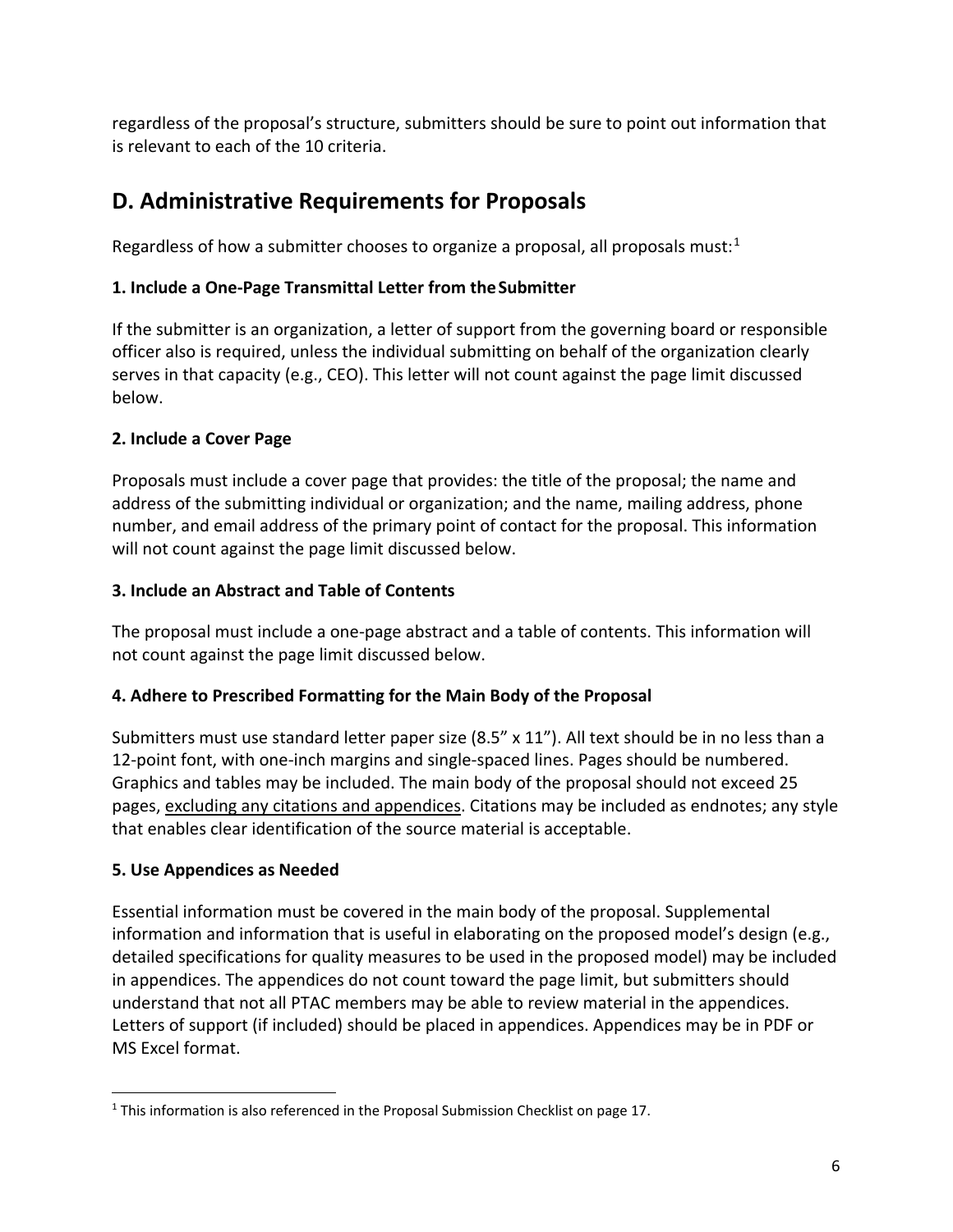#### <span id="page-8-0"></span>**6. If Resubmitting a Proposal, Include a Brief Summary of Changes Made**

If the submitter is resubmitting a proposal that was previously submitted to PTAC, the proposal should include a brief description of up to one page specifying the changes that have been made to the proposal. (For more information, see Section G.) This brief summary of changes that have been made will not count toward the page limit discussed above.

## <span id="page-8-1"></span>**E. How PTAC Evaluates Submitted Proposals**

As directed by section 1868(c) of the Social Security Act, PTAC evaluates submitted proposals using 10 criteria for PFPMs established by the Secretary. These criteria are specified in federal regulations at 42 CFR § 414.1465 (see below).

PTAC conducts its evaluations by reviewing information submitted with each proposal. PTAC also considers additional information from various sources, such as clinical consultants, subject matter experts, literature reviews, and/or data analyses.

To assist all submitters in putting forth their best evidence about how their proposal will satisfy the Secretary's criteria, each of the Secretary's 10 criteria and examples of corresponding types of information that could be included in a description of a proposed model are listed below.

PTAC does not expect each proposal to include all of the information listed under each criterion (as all of these items will not be relevant to every proposal). However, if all information relevant to one criterion (or more) is absent, PTAC's ability to fully and comprehensively deliberate on a proposal may be affected.

As an aid to submitters, the information elements that PTAC believes are essential for submitted proposals to address are distinguished from information elements that individual submitters, using their own judgment, might find relevant to their proposals and helpful to address. Proposals may also include other information not listed below that explains how the proposed model meets the Secretary's criteria. Finally, PTAC recognizes that some types of information may apply to more than one criterion, and if so, it is acceptable to cross-reference sections in order to avoid repetition.

PTAC recognizes that there are varying degrees of resources available to stakeholders who seek to develop and submit a PFPM proposal. PTAC assesses proposals holistically and does not require proposals to be flawless in every respect to merit evaluation by PTAC.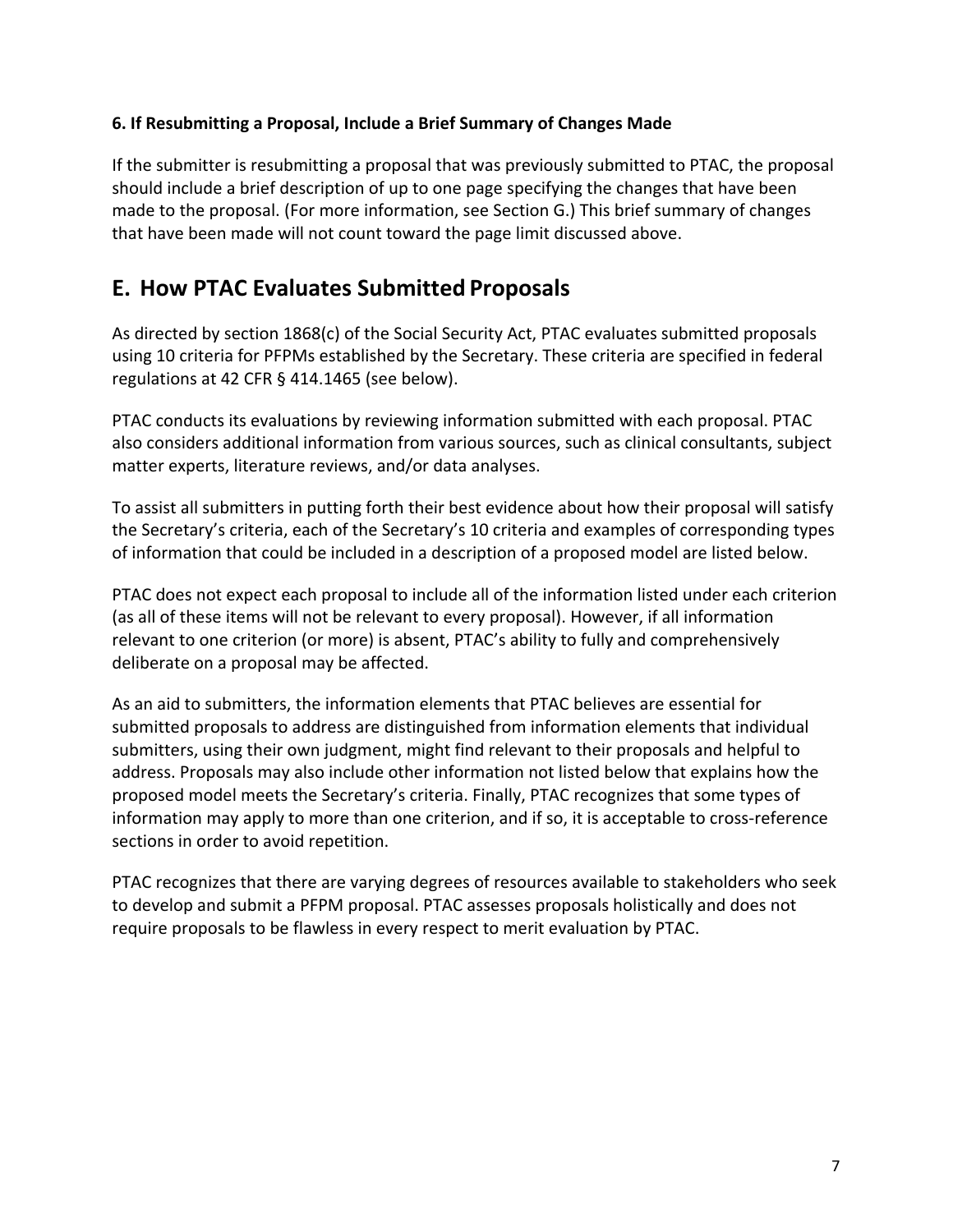**Criterion 1 of 10. Scope (High Priority**[2](#page-9-0)**): Aim to either directly address an issue in payment policy that broadens and expands the CMS APM portfolio or include APM Entities whose opportunities to participate in APMs have been limited.**

*The goal of this section is to provide PTAC with a sense of the overall potential impact of the proposed model on physicians or other eligible professionals and beneficiary participation.*

#### *Suggested Descriptive Information:*

- What care delivery and/or payment problem is the proposal aiming toaddress?
- How are the current care delivery and payment issues together affecting beneficiary health care, and how is the proposal addressing these issues?
- What are the size and characteristics of the beneficiary population(s) anticipated to benefit from the proposed model?
- Why can this problem not be fixed under existing Medicare payment rules and procedures, or why would that be undesirable?
- What types and numbers of physicians' or other eligible professionals' practices would be able to participate in the proposed model?
- Are there any APMs already available for these practices to participate in, and why do those APMs not address the goals of this proposal?

#### *Optional Information Items if Relevant:*

 $\overline{\phantom{a}}$ 

- Has the proposed model been implemented by other payers, and if so, what was the experience?
- Parties submitting proposed PFPMs to PTAC should present information in their proposal explaining how the proposed model would be feasible for implementation by multiple health care providers, facilities, institutions, or systems, as appropriate.

#### **NOTE: PTAC is not likely to recommend to the Secretary proposed payment models that:**

- 1. Are targeted to a single health care provider, facility, institution, orsystem.
- 2. Require use of proprietary tools or tools that are not already developed. In prior responses from the Secretary to PTAC reports on submitted proposed models, the Secretary has communicated concerns about proposed models requiring the use of specific proprietary products. Because HHS cannot endorse, promote, or rely on a unique product, submitters should be aware that to the extent that a proposed model requires proprietary tools, this will significantly reduce the likelihood that PTAC will recommend implementation of the proposedmodel.

<span id="page-9-0"></span> $2$  Criteria designated as "high priority" are those PTAC believes are of greatest importance in the overall review of the payment model proposal.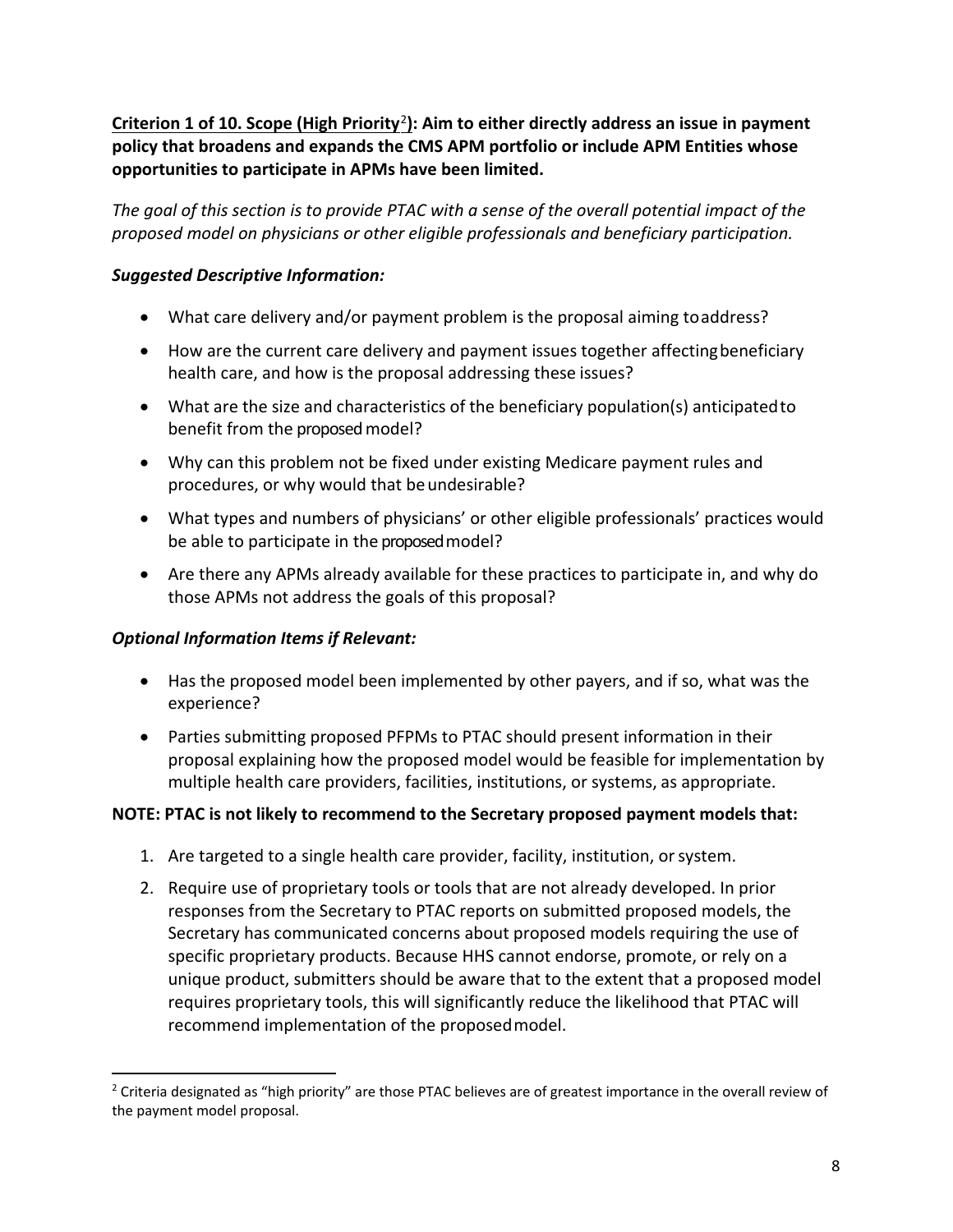**Criterion 2 of 10. Quality and Cost (High Priority): The proposal is anticipated to improve health care quality at no additional cost, maintain health care quality while decreasing cost, or both improve health care quality and decrease cost.**

*The goal of this section is to better understand the "value proposition" that will be addressed by the proposed PFPM.*

#### *Suggested Descriptive Information:*

- What aspects of the quality of care will be improved? (What is the qualityissue?)
- How much in savings is expected, and how will the savings beachieved?
- If the goal is to achieve savings, what will be done to assure the quality of care doesnot decrease in areas where spending decreases?
- What measures of quality and spending will be used? How will these be collected, and how will changes be assessed?
- What current barriers exist to achieving the desired savings/quality goals, and how would these be overcome by the proposed payment model?
- How will quality be evaluated?
- What approach will be used to develop innovative quality metrics proposed for inclusion in the proposed model, such as specialty-specific measures or patient-reported outcome measures? How will this approach leverage existing measures, standards, value sets, etc.?

#### *Optional Information Items if Relevant:*

- What data sources will be used to support total cost of care, resource utilization, or clinical quality metrics?
- How will participants receive timely feedback on performancemeasures?
- Have any analyses been performed to estimate the impact of the proposed model on spending and quality of care?

**Criterion 3 of 10. Payment Methodology (High Priority): Pay APM Entities with a payment methodology designed to achieve the goals of the PFPM criteria. Addresses in detail through this methodology how Medicare and other payers, if applicable, pay APM Entities, how the payment methodology differs from current payment methodologies, and why the PFPM cannot be tested under current payment methodologies.**

*The goal of this section is to better understand the payment methodology for the proposed model, including how it differs from both existing payment methodologies and current APMs.*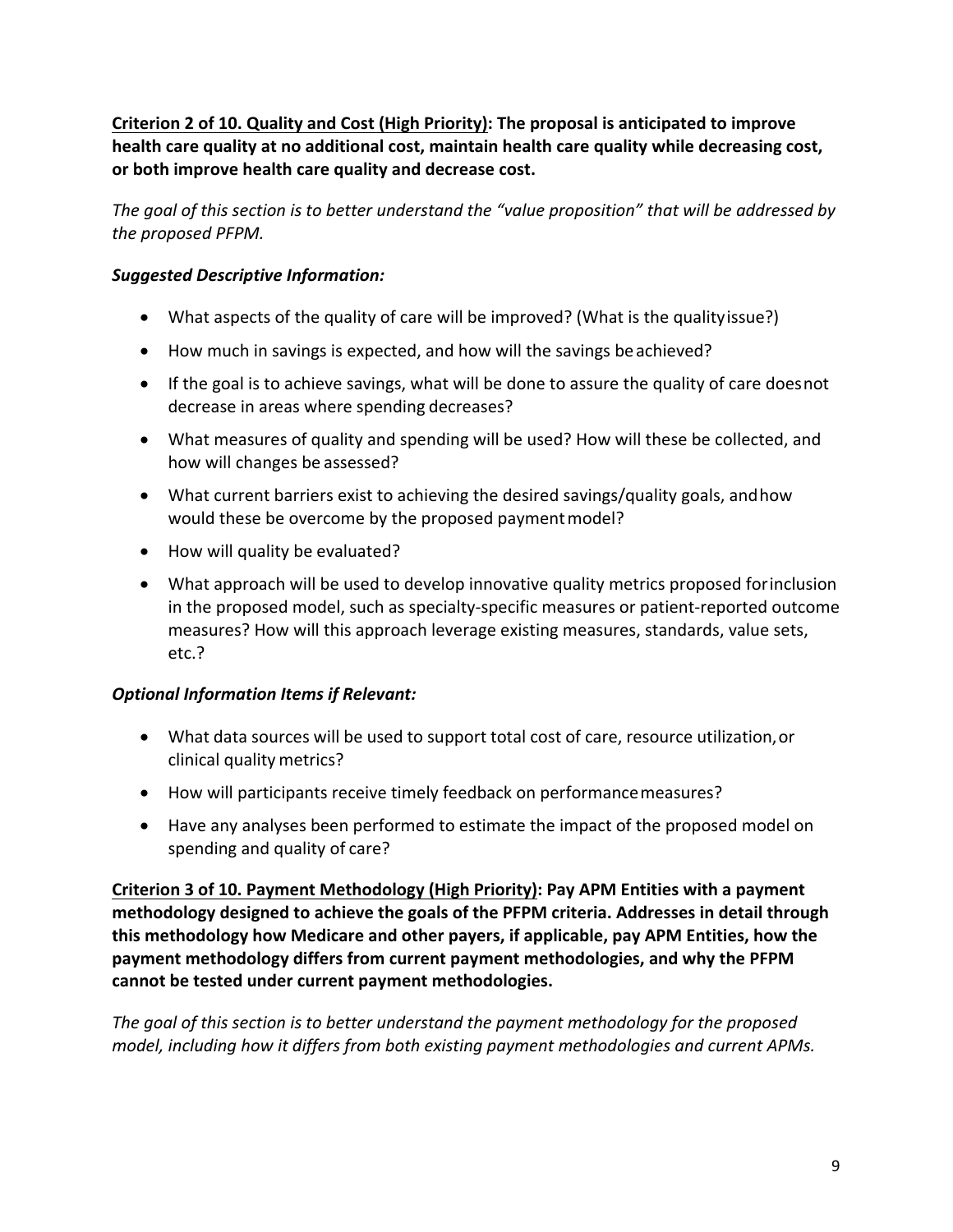To facilitate PTAC's review of each proposed model, submitters are encouraged to provide as much detail as possible regarding their proposed payment methodologies. To assist potential submitters in determining which payment methodology may be most appropriate for their proposed model, the [Resources page](https://aspe.hhs.gov/resources-public-comment-physician-focused-payment-model-technical-advisory-committee) of the ASPE PTAC website includes a *[Common Alternative](https://aspe.hhs.gov/system/files/pdf/261946/Common-APMs-Reference-Guide.pdf)  [Payment Model \(APM\) Approaches: Reference Guide](https://aspe.hhs.gov/system/files/pdf/261946/Common-APMs-Reference-Guide.pdf)*, which summarizes some of the major types of payment methodologies that are typically used in APMs. However, notwithstanding this information, PTAC is also receptive to innovative payment methodologies that submitters may propose.

#### *Suggested Descriptive Information:*

- What types of entities would receive payment from Medicare under theAPM?
- How might the proposed model align with or be integrated into an existing APM? Ifan existing payment model is identified, please provide a rationale for itsselection.
- How would the amounts of payment be determined under the proposed model? How would performance on spending or quality measures affect the payment?
- How would the payments flow from the initial payment recipient to other individual physicians, eligible professionals, hospitals, or other providers or suppliers?(Diagrams accompanied by text are helpful.)
- How does the proposed payment methodology differ from current Medicare payment methodologies/CMMI models for physicians or other eligible professionals?
- Can the proposed model be tested under current CMMI models?
- What degree of financial risk will the entity and physicians or other eligible professionals bear through participating in this proposed model (e.g., will physicians be at financial risk for their portion of care within the framework of the proposed model, and how will this be determined)?
- Will payments be risk adjusted? If yes, what methodology will be used for risk adjustment? Will any other limits on financial risk be used?
- What is the role of physicians or other eligible professionals in setting and achieving the target levels of performance under the proposed payment model?

#### *Optional Information Items if Relevant:*

- Will the proposed model include other payers in addition to Medicare, and if so, isa different payment methodology needed for thosepayers?
- Where relevant, how will the proposed model ensure:
	- Eligibility of patients is accurately determined, and patients are not excluded inappropriately?
	- The accuracy and consistency of identification/coding of diagnoses and/or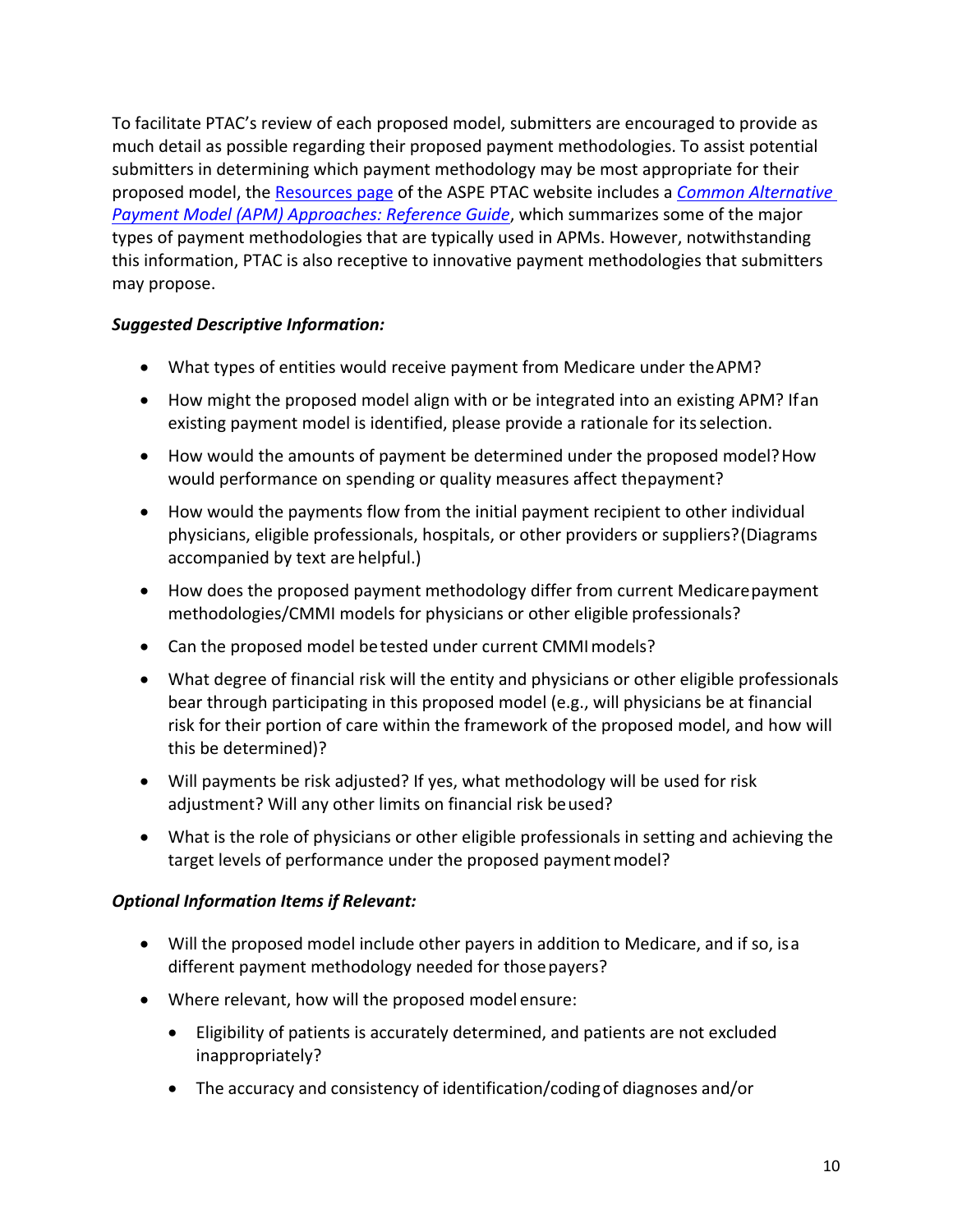conditions?

- The appropriateness of any service or procedure for which payment would be made?
- Services are accurately assigned to the correct episodes of care?
- Are you aware of any barriers that exist in state or federal laws or regulations to implementing the proposed payment model (such as current coverage limitations in Medicare or state-specific scope-of-practice limitations)?
- If the payment will be made to an entity other than a physician practice or entity that is owned by physicians or other eligible professionals:
	- What role will physicians or other eligible professionals play in implementing the proposed PFPM payment methodology?
	- Would there be any requirements for how physicians and other eligible professionals who will be compensated through the proposed PFPM would be involvedin the governance of the organization or entity?
	- How would payments or incentives for the individual physicians and other eligible professionals who are part of the organization or entitychange?
	- How would the payments or incentives for individual physicians and other eligible professionals encourage high performance on the accountability measures that are part of the proposed PFPM?

#### **Criterion 4 of 10. Value over Volume: Provide incentives to practitioners to deliver highquality health care.**

*The goal of this section is to better understand how the proposed model is intended to affect practitioners' behavior to achieve higher-value care through the use of payment and other incentives. PTAC acknowledges that a variety of incentives might be used to move care toward value, including financial and nonfinancial incentives.*

- What drivers are used to ensure physicians and other eligible professionals deliver highvalue health care?
	- What are these incentives? Be sure to indicate whether the incentives are financial or nonfinancial.
	- Why do you believe these incentives will influence physicians' or other eligible professionals' behavior?
	- Has the submitter had prior experience with the use of these incentives? If yes, what have been the effects (both beneficial and adverse)? Were there any unintended consequences related to the use of these incentives?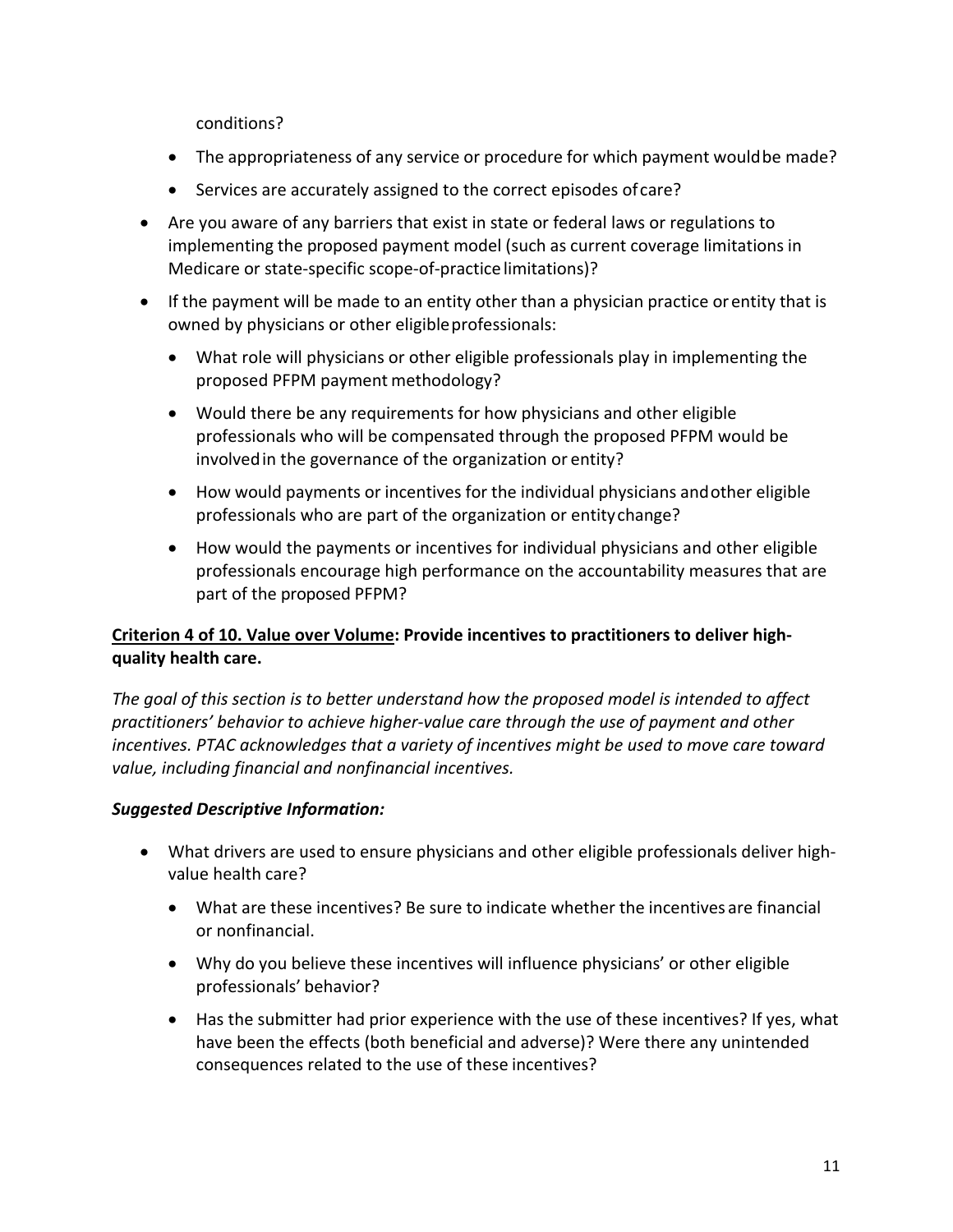#### **Criterion 5 of 10. Flexibility: Provide the flexibility needed for practitioners to deliver highquality health care.**

*The goal of this section is to better understand the extent to which the proposed model provides practitioners with flexibility to deliver high-quality health care.*

#### *Suggested Descriptive Information:*

- How would the proposed model provide practitioners with flexibility to deliver highquality health care?
- Would the proposed model restrict or discourage the use of services that practitioners are currently able to use?
- To what extent can the proposed model be successfully used in the full range ofclinical settings where eligible patients receive care (e.g., rural physicians and/or patients, physicians in a tertiary/quaternary setting, specific subgroups of patients)?

#### *Optional Information Items if Relevant:*

- To what extent will participation in the proposed model impose new operational burdens and reporting requirements on practitioners?
- Are there methods for updating the proposed model to account for changing technology, including new drug therapies or devices?
- How will proposed model participants prepare and build any new infrastructure needed to implement the proposed model?
- To what extent would the proposed model require changes in workforce compared to more traditional arrangements?

#### **Criterion 6 of 10. Ability to Be Evaluated: Have evaluable goals for quality of care, cost, and any other goals of the PFPM.**

*The goal of this section is to describe the extent to which the proposed model can be evaluated.*

- What are the evaluable goals of the proposed PFPM for various types and levels of participants (e.g., Medicare program, APM entity, patient population, provider entity, individual physicians)?
- How can the impact of the proposed PFPM on these goals be evaluated?
- What difficulties are anticipated in conducting such an evaluation, and how might these be overcome?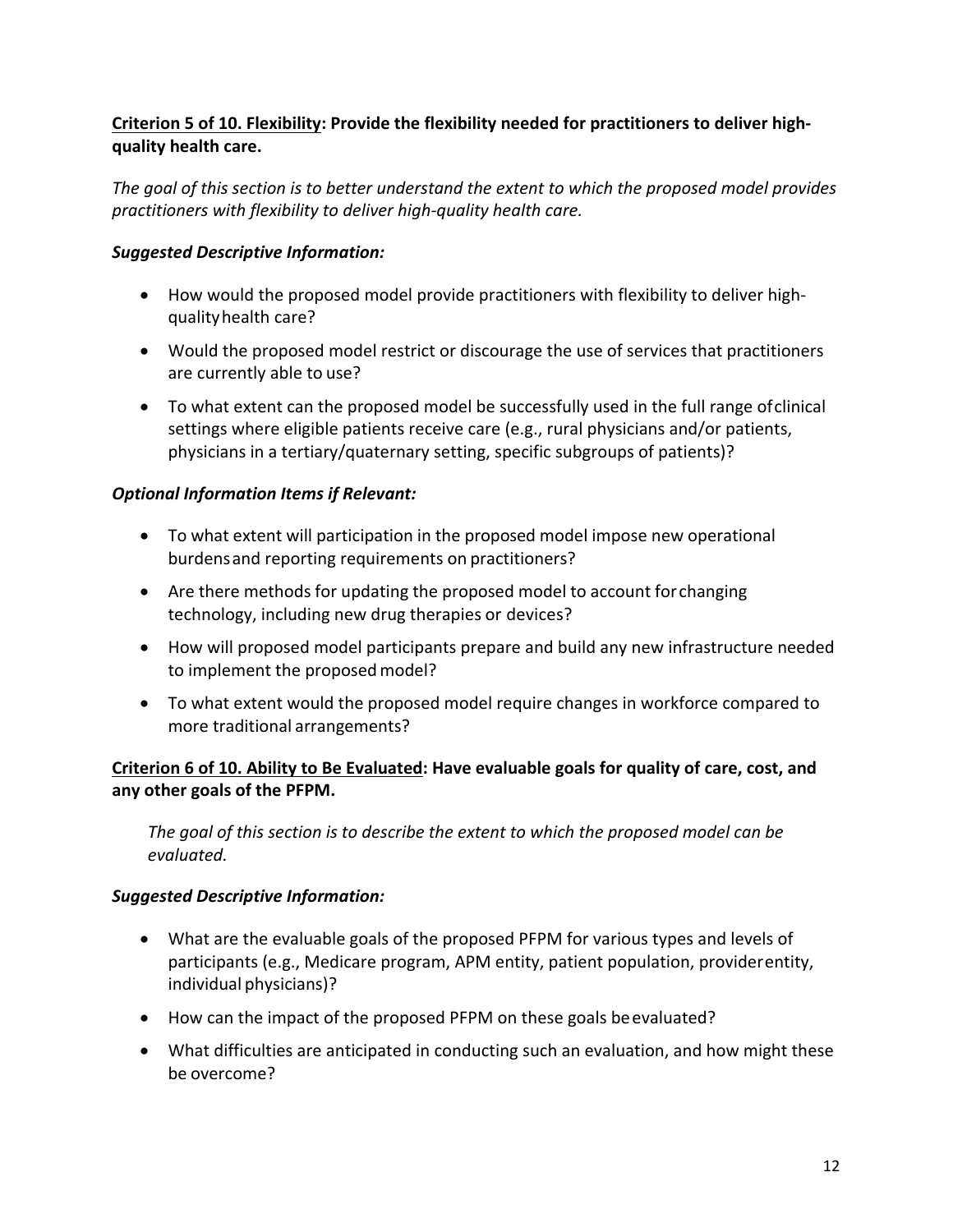#### *Optional Information Items if Relevant:*

• Are there any evaluations of the proposed care model or payment model under development or underway or that have been conducted? If yes, identify these evaluations and how they may be accessed.

**Criterion 7 of 10. Integration and Care Coordination: Encourage greater integration and care coordination among practitioners and across settings where multiple practitioners or settings are relevant to delivering care to the population treated under the PFPM.**

*The goal of this section is to understand the extent to which integration and care coordination among practitioners and across settings would likely be achieved by the proposed model.*

#### *Suggested Descriptive Information:*

- What types of organizations and individual practitioners (physicians, non-physicians, and other eligible professionals) would need to be involved in the implementation of this proposed model in order to achieve desired outcomes?
- How would the proposed model support integration and care coordination of these organizations and practitioners?
- How will the proposed model encourage and support coordination with organizations and practitioners that are not directly participating in the proposed payment model?
- How might the proposed model move the burden of care coordination from the beneficiary to the care delivery system?
- How might the proposed model reduce disparities in care coordination services?

#### **Criterion 8 of 10. Patient Choice: Encourage greater attention to the health of the population served while also supporting the unique needs and preferences of individual patients.**

*The goal of this section is to describe how patient choice and involvement will be integrated into the proposed PFPM, along with attention to population health.*

- Who is the targeted patient population that this proposed payment model intends to serve, and what are their clinical and health needs?
- How does the design of this proposed model reflect and address the clinical, social, and demographic characteristics of this target population?
- How is individual patient choice preserved under the proposed model?
- How will the unique needs and preferences of individual patients be respected and addressed?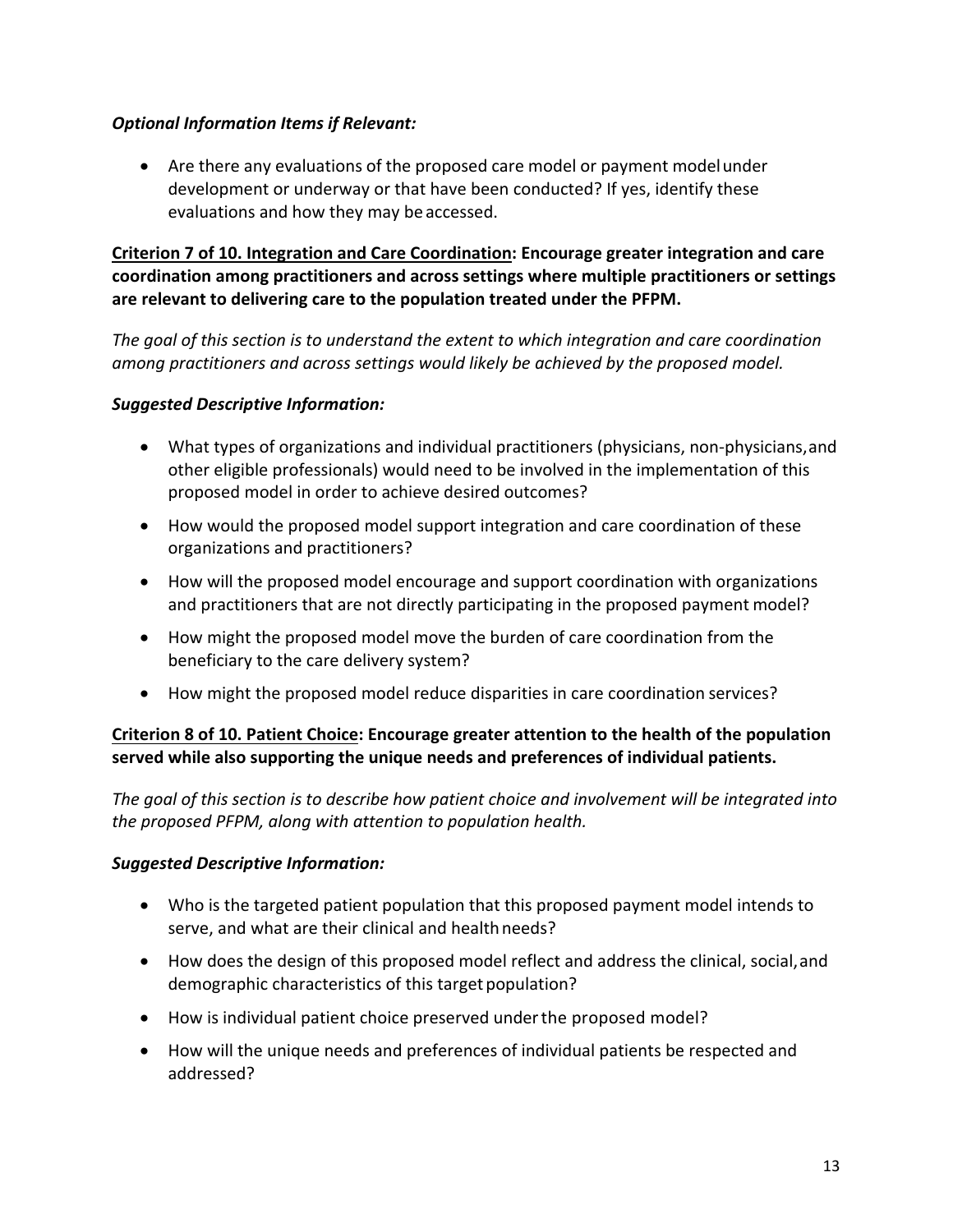#### *Optional Information Items if Relevant:*

- Would the proposed payment model reduce disparities among Medicare beneficiaries by race, ethnicity, gender, disability, and/or geography?
- Would the proposed payment model expand the number or types of patients who can receive services supported by APMs (e.g., would the proposed payment model address populations that are not currently served by CMMImodels)?

#### **Criterion 9 of 10. Patient Safety: Aim to maintain or improve standards of patient safety.**

*The goal of this section is to describe how patients would be protected from any adverse unintended problems in health care delivery brought about by changes in proposed payment methodology and provider incentives.*

#### *Suggested Descriptive Information:*

- Are there any risks of unintended consequences for beneficiaries? If so, how would beneficiaries be protected against these potential concerns (e.g., denial of needed care, access issues, overutilization, or less than optimal patient outcomes)?
- What measures would be used to ensure the provision of necessary andappropriate care and to monitor for any potential stinting of care?

#### *Optional Information Items if Relevant:*

• How will disruptions in care transitions and care continuity be addressed for patients participating in the proposed model?

#### **Criterion 10 of 10. Health Information Technology: Encourage use of health information technology to inform care.**

*The goal of this section is to understand the role of information technology in the proposed payment model and the extent to which the proposed model encourages use of health information technology to inform care.*

- Will the use of information technology be required as part of the proposed payment model?
- Will use of information technology be necessary to succeed under the proposed model?
- To what extent is the type of information technology that will be required or needed readily available to the providers who would be expected to participate?
- Describe any information technology innovations in the proposed model that will improve outcomes, consumer experience, and/or the efficiency of caredelivery.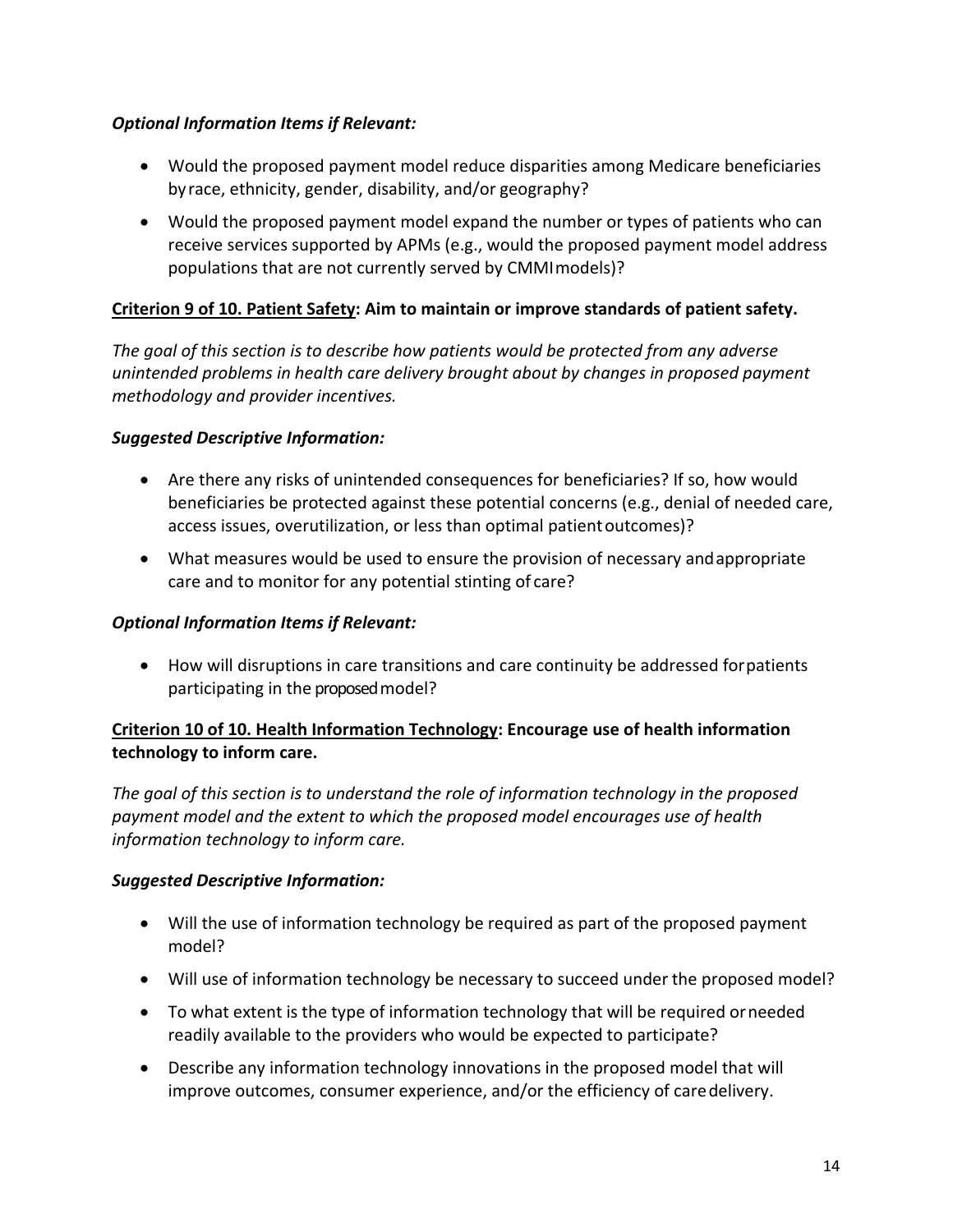#### *Optional Information Items if Relevant:*

- Will the measures of quality used in the proposed model be derived from electronic health records (EHRs)?
- How would patients' privacy be protected if new providers or caregivers will have access to personal health information (PHI)?
- Will the proposed model require use of electronic patient health information and greater interoperability of such patient data than exists today? If so, how?
- How will any health information technology requirements included in the proposed model ensure that clinicians have the flexibility to choose from a variety of solutions to meet their needs and leverage existing technology assets where possible?

# <span id="page-16-0"></span>**F. Two-Track Process for Proposal Review**

While PTAC will use the Secretary's 10 criteria to review all proposals, it recognizes that stakeholders who develop and submit a PFPM proposal have varying degrees of resources available, which can influence their ability to address certain criteria in detail (most notably, payment methodology). PTAC does not expect each proposal to include all of the information listed under each criterion (as all of these items may not be relevant to every proposal). However, if all information relevant to one criterion (or more) is absent, PTAC's ability to fully and comprehensively deliberate on a proposal may be affected. Therefore, the Committee has implemented an additional track for proposal review to provide greater flexibility for stakeholders whose proposals may raise important care delivery, payment, or policy issues but may not include all information relevant to one criterion (or more).

Consistent with the Vision Statement's emphasis on increasing awareness about important payment and patient care issues that have been identified by frontline stakeholders and encouraging stakeholders to respond to these issues by developing proposed models, PTAC has updated the Committee's proposal submission process to further enhance stakeholders' ability to submit innovative PFPM proposals. For example, the Committee has published a *[Common](https://aspe.hhs.gov/system/files/pdf/261946/Common-APMs-Reference-Guide.pdf)  [Alternative Payment Model \(APM\) Approaches: Reference Guide](https://aspe.hhs.gov/system/files/pdf/261946/Common-APMs-Reference-Guide.pdf)* as a resource to assist stakeholders when designing proposed payment models. Additionally, the Committee has implemented an additional "track" for proposal review to provide greater flexibility for stakeholders whose proposals may raise important care delivery, payment, or policy issues but may have varying degrees of resources available, which can influence their ability to address certain criteria in detail (most notably, payment methodology).

The PTAC proposal review process begins with a solicitation of public comments on the proposal and a preliminary review of the proposal (including additional information that is needed to better understand the proposed model). The preliminary review of the proposal is followed by deliberation and voting on the extent to which the proposal meets each of the Secretary's 10 criteria during a public meeting.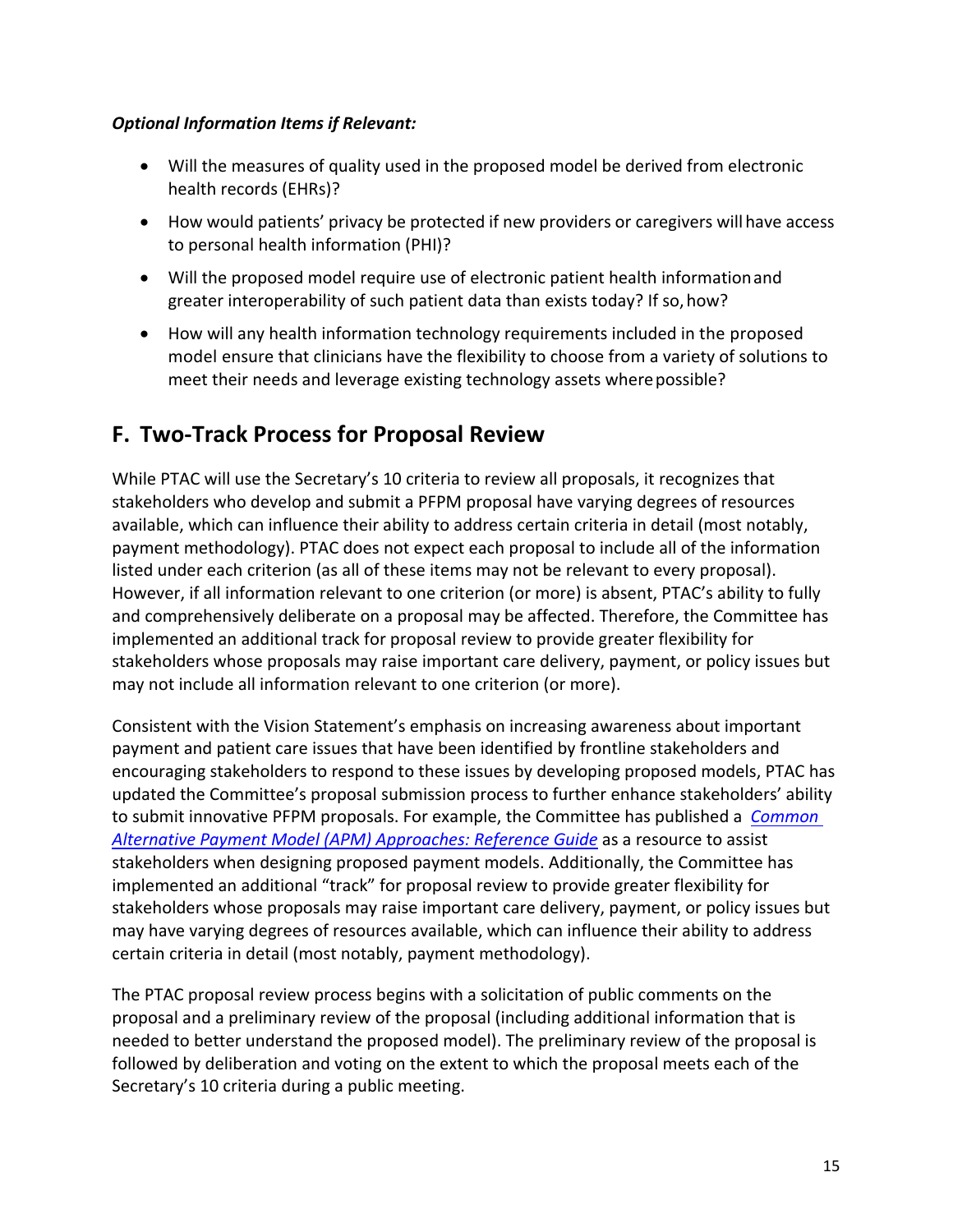When a proposal is reviewed at a public meeting, submitters whose proposals are in both tracks have the option of attending the meeting in person or remotely; making a public statement to PTAC for up to 10 minutes; and answering the PTAC members' questions. Additionally, the Committee members will deliberate and score proposals in both tracks on each criterion established by the Secretary of HHS.

- During the standard PTAC proposal review process (referred to as "Track 1"), the full Committee also votes on an overall recommendation to the Secretary regarding the proposal. Track 1 is most appropriate for proposals that include most of the information elements that PTAC believes are essential for submitted proposals to address, particularly relating to the proposed payment methodology. (See Section E for additional details regarding these information elements.) The full Committee's findings will then be summarized in a report to the Secretary, as described on page 26.
- During the additional track for proposal review (referred to as "Track 2"), the full Committee will not vote on an overall recommendation regarding the proposal because there is insufficient information for PTAC to be able to fully and comprehensively deliberate on the proposal. Track 2 is most appropriate for proposals submitted by stakeholders whose proposals may raise important care delivery, payment, or policy issues but may have varying degrees of resources available, which can influence their ability to address certain criteria in detail (such as payment methodology). The full Committee's findings will then be summarized in a report to the Secretary, as described on page 26.

Stakeholders will have the option of indicating the preferred track for the review of their proposal at the time that the proposal is submitted. (For additional details, see Section B.) Stakeholders will also have an opportunity to indicate if they agree with the proposed track for the review of the proposal that has been identified during the preliminary review process.

See Section G for additional details about the Committee's proposal review process.

## <span id="page-17-0"></span>**G. After a Proposal Is Submitted**

When a proposal is submitted, ASPE conducts an initial administrative review of the proposal. After a submitted proposal has been found to have met the administrative requirements, it is posted on the ASPE PTAC website for public comment and scheduled for substantive review by a Preliminary Review Team (PRT). While most proposals are reviewed on a flow basis as they are received, PTAC may prioritize the review and subsequent public deliberation of proposals**,**  based on the types of issues presented by stakeholders and in a manner that is most informative to both the public and the Secretary. For example, PTAC may decide to group its deliberations and recommendations associated with a particular disease.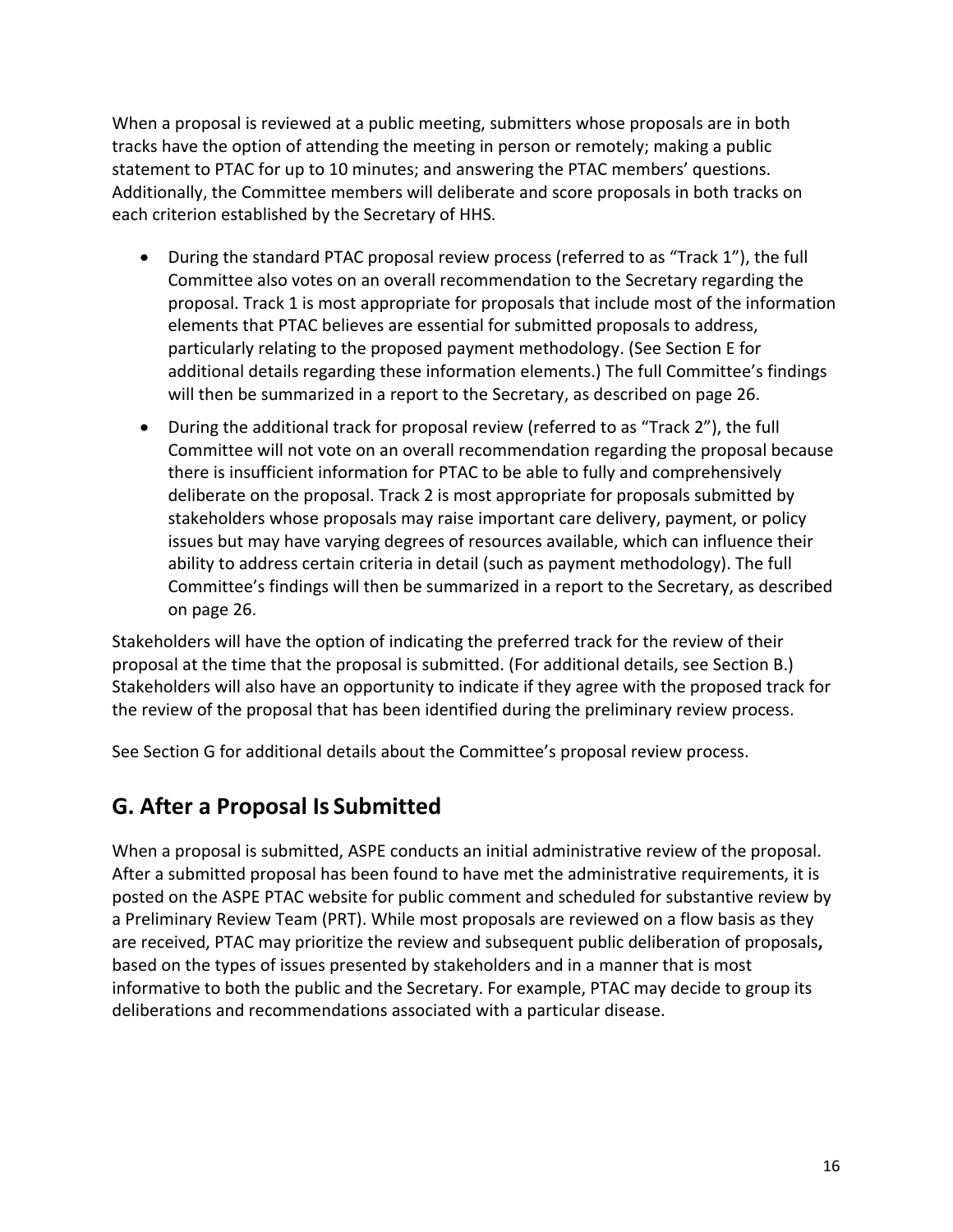#### <span id="page-18-0"></span>**1. Administrative Review**

Once a proposal is submitted through PTAC's online submission system, the proposal is reviewed by ASPE PTAC staff to ensure that it meets all of the administrative requirements specified in Sections B and D, as shown in the Submission Checklist below. If a proposal is incomplete or non-adherent to some requirements, ASPE PTAC staff will return the proposal to the submitter for revision. Submitters can resubmit the revised proposal at their convenience, as long as it is within six months of the LOI.

## **Proposal Submission Checklist**

| Requirement                                                                                                                                                                                                                                                                        | Yes / No<br><b>Comments if "No"</b> |
|------------------------------------------------------------------------------------------------------------------------------------------------------------------------------------------------------------------------------------------------------------------------------------|-------------------------------------|
| Letter of intent submitted ≥30 days before the proposal.                                                                                                                                                                                                                           |                                     |
| Proposal includes a one-page transmittal letter from the submitter.                                                                                                                                                                                                                |                                     |
| If the submitter is an organization, a letter of support from the governing<br>board or responsible officer is included, unless the individual submitting on<br>behalf of the organization clearly serves in that capacity (e.g., CEO).                                            |                                     |
| Proposal includes a cover page that includes the:                                                                                                                                                                                                                                  |                                     |
| Title of the proposal<br>$\bullet$                                                                                                                                                                                                                                                 |                                     |
| Name and address of the submitting individual or organization                                                                                                                                                                                                                      |                                     |
| Name, mailing address, phone number, and email address of the<br>primary point of contact for the proposal                                                                                                                                                                         |                                     |
| Proposal includes a one-page abstract.                                                                                                                                                                                                                                             |                                     |
| Proposal includes a table of contents.                                                                                                                                                                                                                                             |                                     |
| Proposal meets formatting requirements:                                                                                                                                                                                                                                            |                                     |
| Proposal is submitted on standard letter paper size (8.5" x11").                                                                                                                                                                                                                   |                                     |
| All text is in no less than a 12-point font, with one-inch margins<br>and single-spaced lines.                                                                                                                                                                                     |                                     |
| Pages are numbered.                                                                                                                                                                                                                                                                |                                     |
| The main body of the proposal does not exceed 25 pages, excluding any<br>citations and appendices.                                                                                                                                                                                 |                                     |
| If the submitter is resubmitting a proposal that was previously submitted to<br>PTAC, the proposal should include a brief description (up to one page)<br>specifying the changes that have been made to the proposal. This description<br>will not count toward the 25-page limit. |                                     |

#### <span id="page-18-1"></span>**2. Communications with PTAC and ASPE PTAC Staff**

Within one week of receiving a proposal, ASPE PTAC staff will email the submitter to either acknowledge receipt of a proposal that meets the administrative requirements or communicate the extent to which a proposal did not meet the above administrative requirements.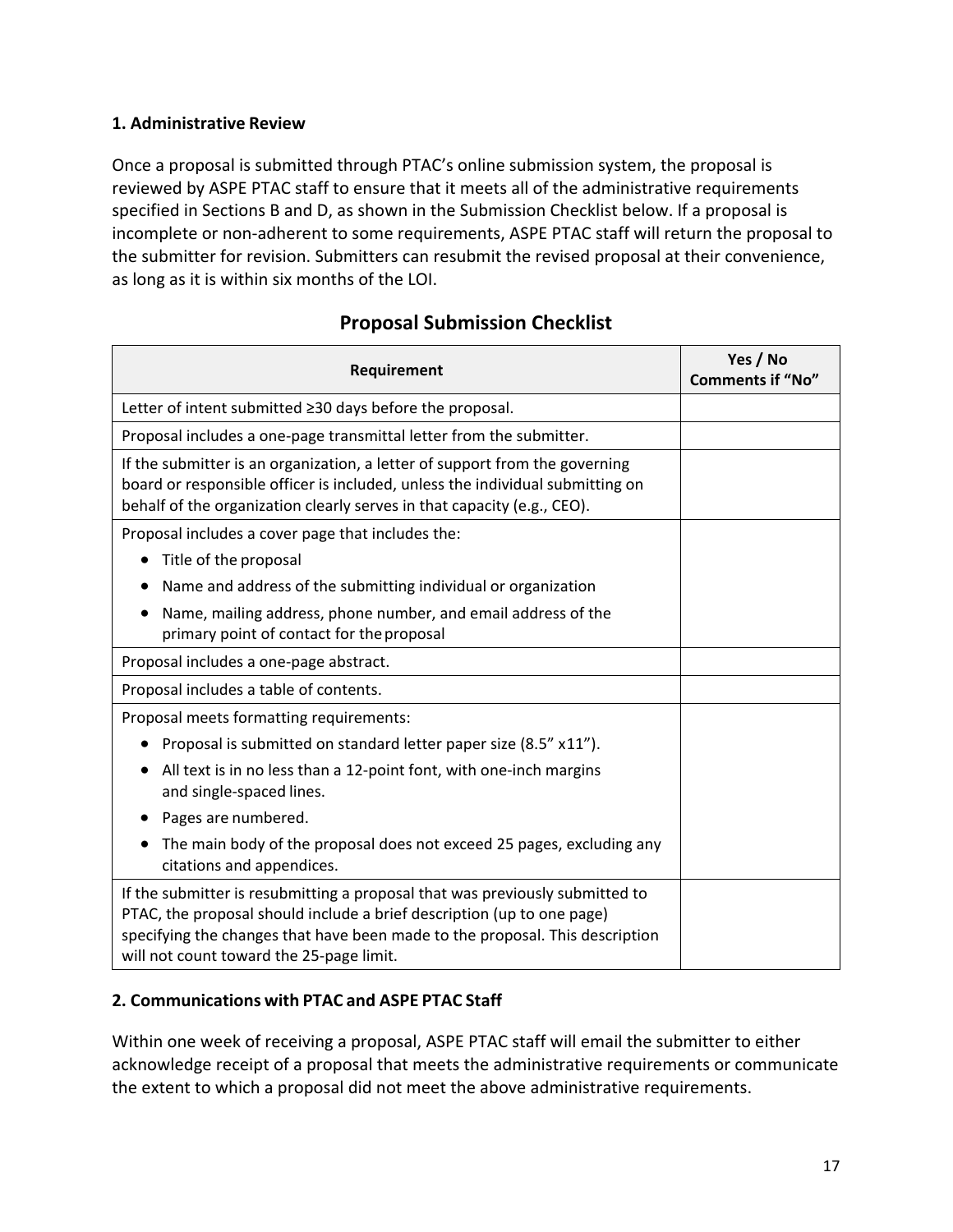All submitter communications with PTAC (with two exceptions) will be via email with ASPE PTAC staff as opposed to with PTAC members. The two exceptions are:

- a. When a PTAC PRT holds a conference call with a submitter to obtain clarification of certain aspects of a proposal in real time
- b. When the full PTAC talks with a submitter at a public meeting at which PTAC deliberates on a submitted proposal

Other than these two occasions, email is the primary form of communication between PTAC and a submitter. Submitters may communicate with ASPE PTAC staff about their proposal via email at [PTAC@hhs.gov o](mailto:PTAC@hhs.gov)r may reach the ASPE PTAC staff by telephone at (202) 690-6870. Office hours are Monday through Friday, between 9:00 a.m. and 5:00 p.m. (ET).

#### <span id="page-19-0"></span>**3. Solicitation of Public Comments on Each Submitted Proposal**

Once a submitted proposal is found to have met the administrative requirements, it is posted in its entirety on the ASPE PTAC [website a](https://aspe.hhs.gov/proposal-submissions-physician-focused-payment-model-technical-advisory-committee)nd is open for public comment for three weeks. An announcement of the proposal submission, with a website link to the proposal and a deadline for public comments, is distributed through the PTAC [listserv.](https://list.nih.gov/cgi-bin/wa.exe?SUBED1=PTAC&%3BA=1)

After the public comment period closes, the submitted comments are compiled by ASPE PTAC staff and sent to the PTAC members for consideration during the evaluation of the proposal. Submissions received after the public comment period closes are accepted, although PTAC members are not required to read them prior to evaluating the proposal.

All public comments received are also posted on the ASPE PTA[C website.](https://aspe.hhs.gov/proposal-submissions-physician-focused-payment-model-technical-advisory-committee)

#### <span id="page-19-1"></span>**4. Preliminary Review of the ProposedModel**

Simultaneous to the solicitation of public comments, a PRT consisting of a subset of PTAC members is appointed by PTAC's Chair and Vice Chair. Each PRT typically consists of three PTAC members; at least one is a physician. A PRT Staff Lead also is assigned to work with the PRT. The role of the PRT is to conduct a preliminary evaluation of the proposal and write a report to the full PTAC for use in the full PTAC's review and public deliberation on the submitted proposal.

As discussed in Sections B and F, stakeholders will have the option of indicating the preferred track for the review of their proposal at the time that the proposal is submitted. The PRT will propose a track for the review of the proposal (Track 1 or Track 2) based on its initial assessment of the proposal. ASPE PTAC staff will notify the submitter about the proposed track for the review of the proposal that has been identified during the preliminary review process, and the submitter will have an opportunity to indicate if they agree with the proposed track for the proposal's review. In the event that the submitter disagrees with the proposed track that has been identified based on the initial assessment of the proposal, the proposal will be reviewed based on the submitter's preferred track for proposal review.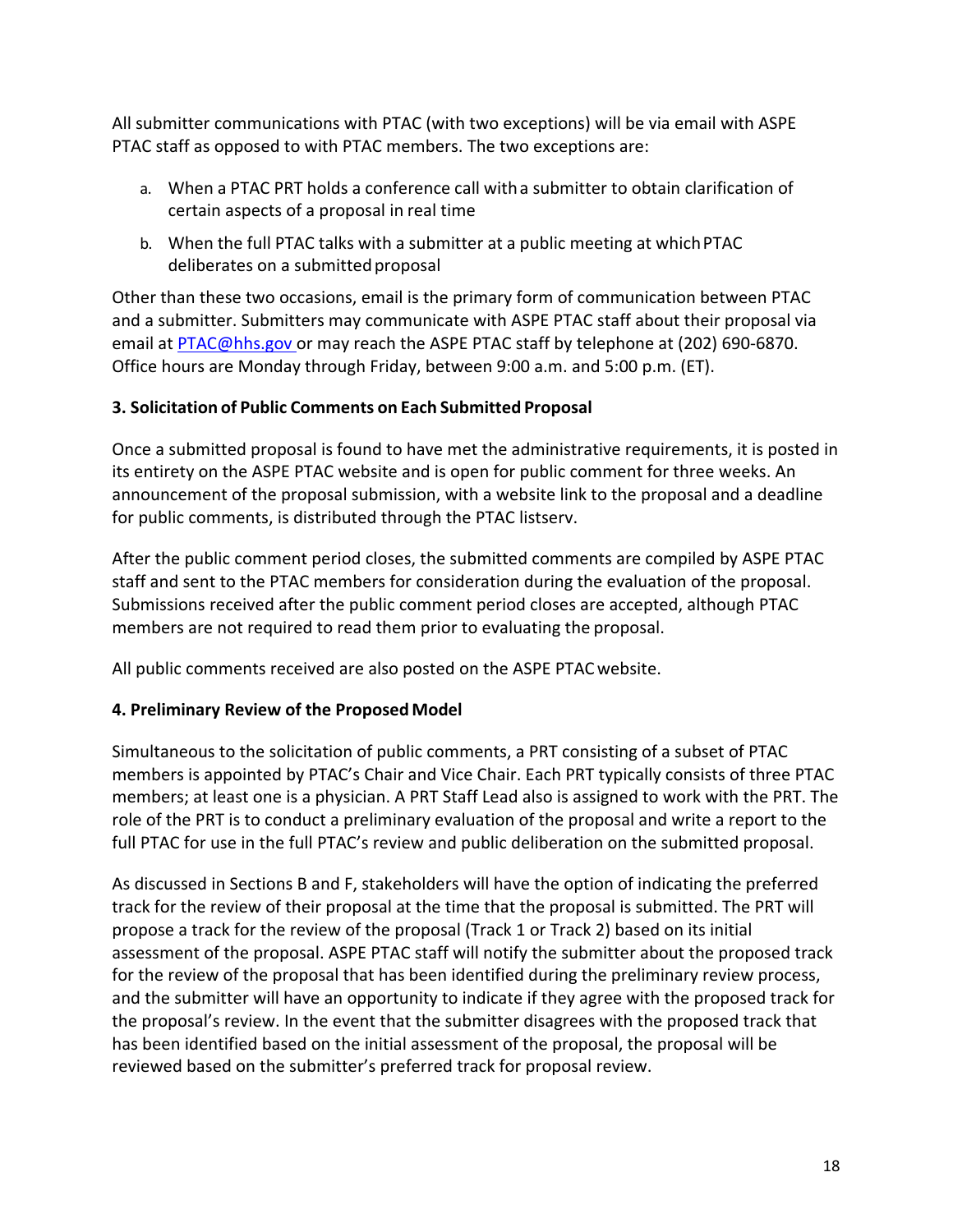Additionally, in the event that a stakeholder has submitted more than one proposal to PTAC, the PRT's initial assessment will also include an assessment of the extent to which the proposal is distinct from the stakeholder's previous proposal submissions. For resubmitted proposals, this will include a review of the submitter's brief description specifying the changes that have been made to the proposal, as described in Section D. If the PRT determines that the proposal is not sufficiently distinct from a previous proposal that has already been deliberated and voted on by the full Committee, the PRT will propose that the current proposal not proceed to a full Track 1 or Track 2 review. Where applicable, ASPE PTAC staff will notify the submitter about the PRT's findings regarding the proposal's distinctness from a previously submitted proposal that has already been deliberated and voted on by the full Committee, and the submitter will have an opportunity to respond. If the submitter disagrees with the PRT's findings, the PRT's findings will be shared with the full Committee during the next public meeting, and the full Committee will determine if the proposal is sufficiently distinct to proceed to a full Track 1 or Track 2 review.

As it conducts its work, a PRT may identify the need to obtain additional information to better understand the proposed model:

• If additional clarifying information from the submitter is needed, a request will be sent to the submitter from the PRT Staff Lead via the following email address: [PTAC@hhs.gov. T](mailto:PTAC@hhs.gov)he PRT will decide, on a case-by-case basis, the degree to which clarifying information is needed and the most efficient and effective way to obtain this information (e.g., a written response, telephone discussion, face-to-face meeting). While a specific deadline may not be given, the time the submitter takes to respond may delay the remainder of the review process and, therefore, extend the timeline in which deliberation and voting by the full PTAC can be completed.

The PRT will also determine whether it needs additional information from parties other than the submitter, and if so, it may seek such additional information from clinical consultants, subject matter experts, literature reviews, and/or data analyses. The PRT will next evaluate the proposal against the Secretary's 10 criteria, as described below.

#### *Completion of the PRT's Review:*

Additional information obtained by the PRT relating to the proposal that is presented to PTAC will be posted on the ASPE PTAC [website u](https://aspe.hhs.gov/proposal-submissions-physician-focused-payment-model-technical-advisory-committee)nder the link titled "Additional Information and Analyses" for the specific proposal to which it relates. Such information is typically posted approximately four weeks prior to the public meeting at which the full PTAC will deliberate on the proposal.

Using the proposal, all additional information or analyses gathered, and any public comments received, PRT members will evaluate the proposal and determine the extent to which the criteria promulgated by the Secretary in regulations at 42 CFR § 414.1465 are applicable to the proposal. For those proposals to which the PRT determines the Secretary's criteria apply, the PRT will determine whether it believes the proposal: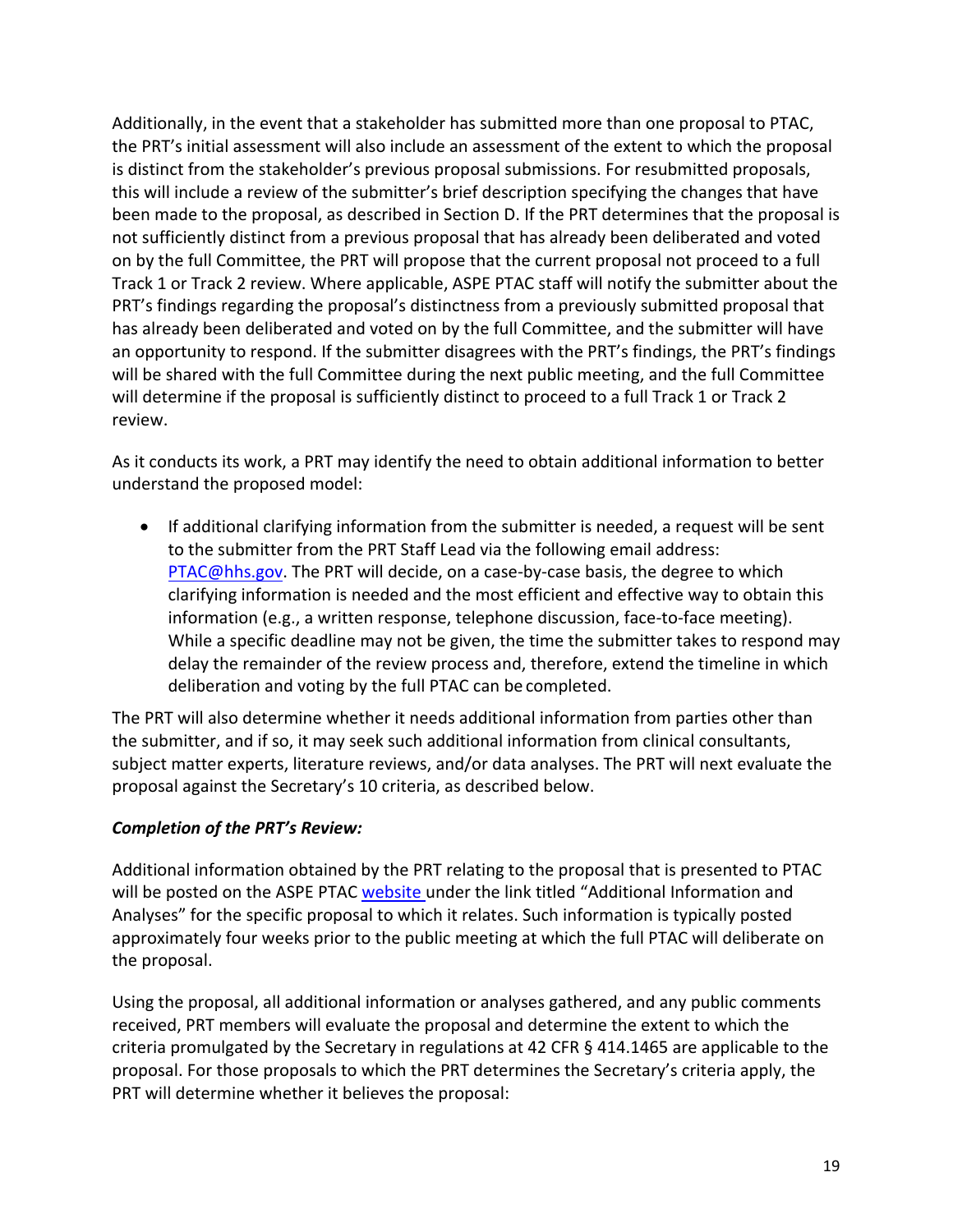- a. Does not meet the criterion
- b. Meets the criterion
- c. Meets the criterion and deserves priorityconsideration

If all of the members of the PRT do not agree on how to evaluate the proposal on one of the criteria, the PRT will describe the nature of the disagreement in its report to the full PTAC. The PRT may also provide initial feedback to the submitter on the proposal (as described in Section G.5).

The time required for PRT review varies and is contingent upon several items. These items include, but are not limited to, the volume and themes of proposals currently under review by PTAC, the submitter's availability to respond to requests for additional information, the availability of clinical and/or subject matter experts, and/or the time needed to analyze data or complete other research.

After completing its review, the PRT summarizes its review and recommendations in a written report to the full PTAC. This report, known as the PRT Report:

- Contains a qualitative rating for each of the Secretary's 10 criteria
- Provides a rationale for the PRT's qualitative rating for each criterion
- Highlights overall strengths and weaknesses of the proposal as determined by the PRT
- States the PRT's findings and explains the basis for the findings (which may include results of analyses conducted or information obtained from clinical or subject matter experts)
- Is not binding on PTAC, and the full Committee may reach different conclusionsfrom those reached by the PRTmembers

The PRT Report is typically posted on the ASPE PTAC [website](https://aspe.hhs.gov/proposal-submissions-physician-focused-payment-model-technical-advisory-committee) approximately four weeks prior to the public meeting at which the full PTAC will deliberate on the proposal.

#### <span id="page-21-0"></span>**5. Initial Feedback**

Section 1868 (c)(2)(C) of the Social Security Act enables PTAC to provide initial feedback to submitters of proposed models regarding the extent to which such models meet the Secretary's criteria and an explanation of the basis for the feedback. PTAC has determined that the PRT reviewing a proposal will determine, at its discretion, whether to provide initial feedback on a proposal. No initial feedback will be provided by PTAC other than through this PRT, and it is important to note that providing initial feedback is optional on the part of the PRT, and that the PRT may choose not to provide initial feedback on a proposal.

In the event that a determination is made by the PRT to provide initial feedback, when given, it will consist of: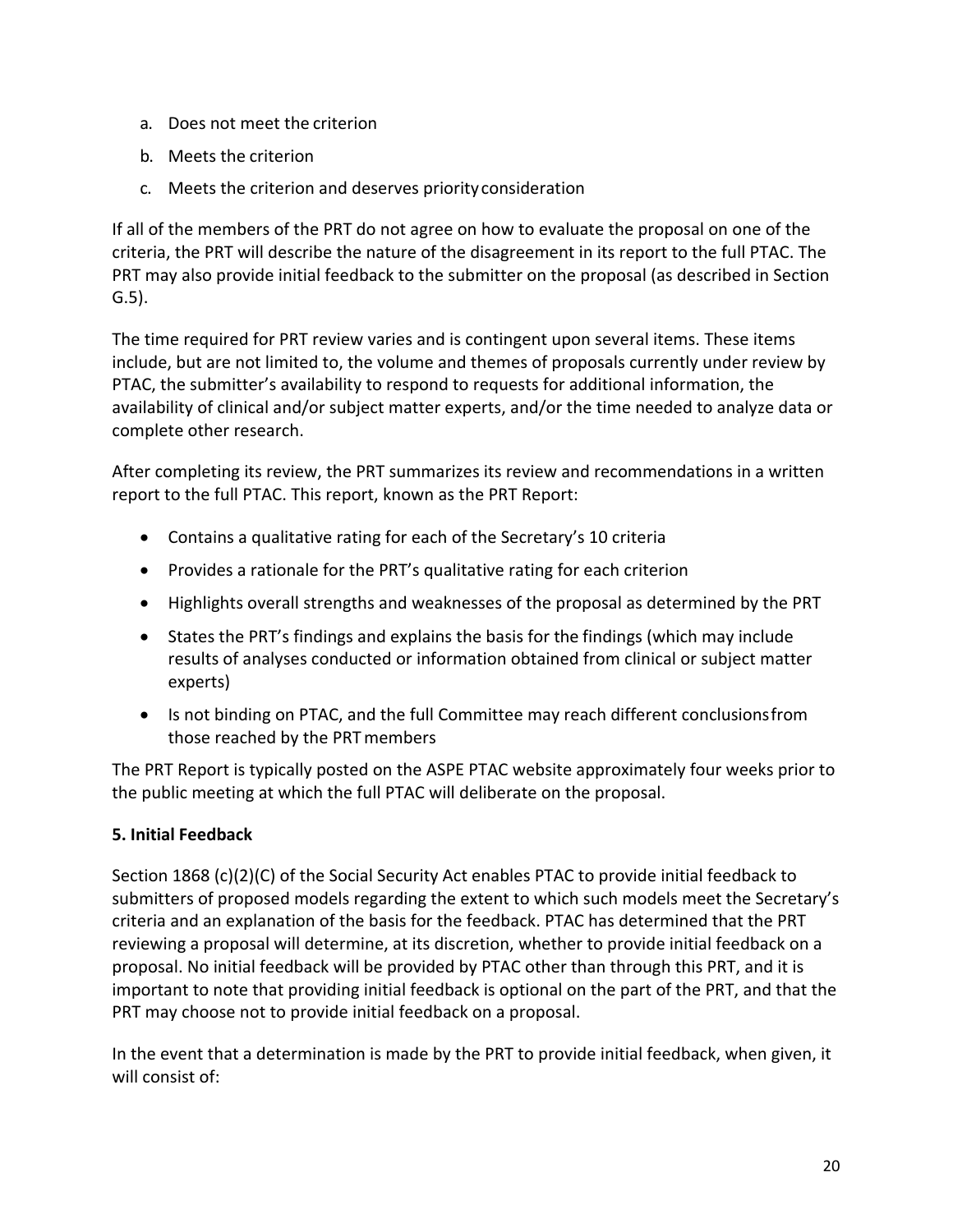- An assessment of whether the proposed model meets the Secretary's criteria
- An explanation of the basis for the feedback

As such, initial feedback may identify (at the discretion of each PRT) shortcomings, strengths, or both of proposed models relative to the Secretary's criteria.

As part of providing initial feedback, PTAC and PTAC PRT members will *not* provide:

- Instructions to the submitter on how to remedy or fix any identified shortcoming(s)
- Data or analyses whose only purpose is to aid further development of a proposal
- Individualized consultation by themselves or through a consultant
- Technical assistance in the development of the proposedmodel

In cases when initial feedback is provided, it will always be provided to the submitter in writing and will be posted on the ASPE PTAC [website a](https://aspe.hhs.gov/proposal-submissions-physician-focused-payment-model-technical-advisory-committee)s part of PTAC's public record of its review of the proposal, including any supporting data the PRT used to inform its feedback. If a PRT subsequently holds a conference call with the submitter, the initial feedback already given may be reviewed, and a transcript of that call will be made public.

It is important to note that:

- Initial feedback represents the opinions of only the PRT and does not represent the consensus or position of the full PTAC.
- Initial feedback is not binding on PTAC. The full Committee may reach different conclusions from those communicated from the PRT as initial feedback.
- Provision of initial feedback will not limit the PRT or PTAC from identifying additional weaknesses in a submitted proposal after the feedback is provided.
- Revising a proposal to respond to the initial feedback from a PRT does not guaranteea favorable recommendation from the full PTAC to the Secretary of HHS.

Upon receipt of initial feedback from the PRT, a submitter may choose to:

- Make no change to the submitted proposal and make no response to thePRT
- Make no change to the submitted proposal but respond to the PRT in writing
- Withdraw the submitted proposal
- Revise and resubmit the proposal to PTAC

Submitters who choose to respond to the initial feedback or formally revise and resubmit their proposal to PTAC should be aware that these actions may lengthen the amount of time it takes for PTAC to review, deliberate on, and vote on the submitted proposal.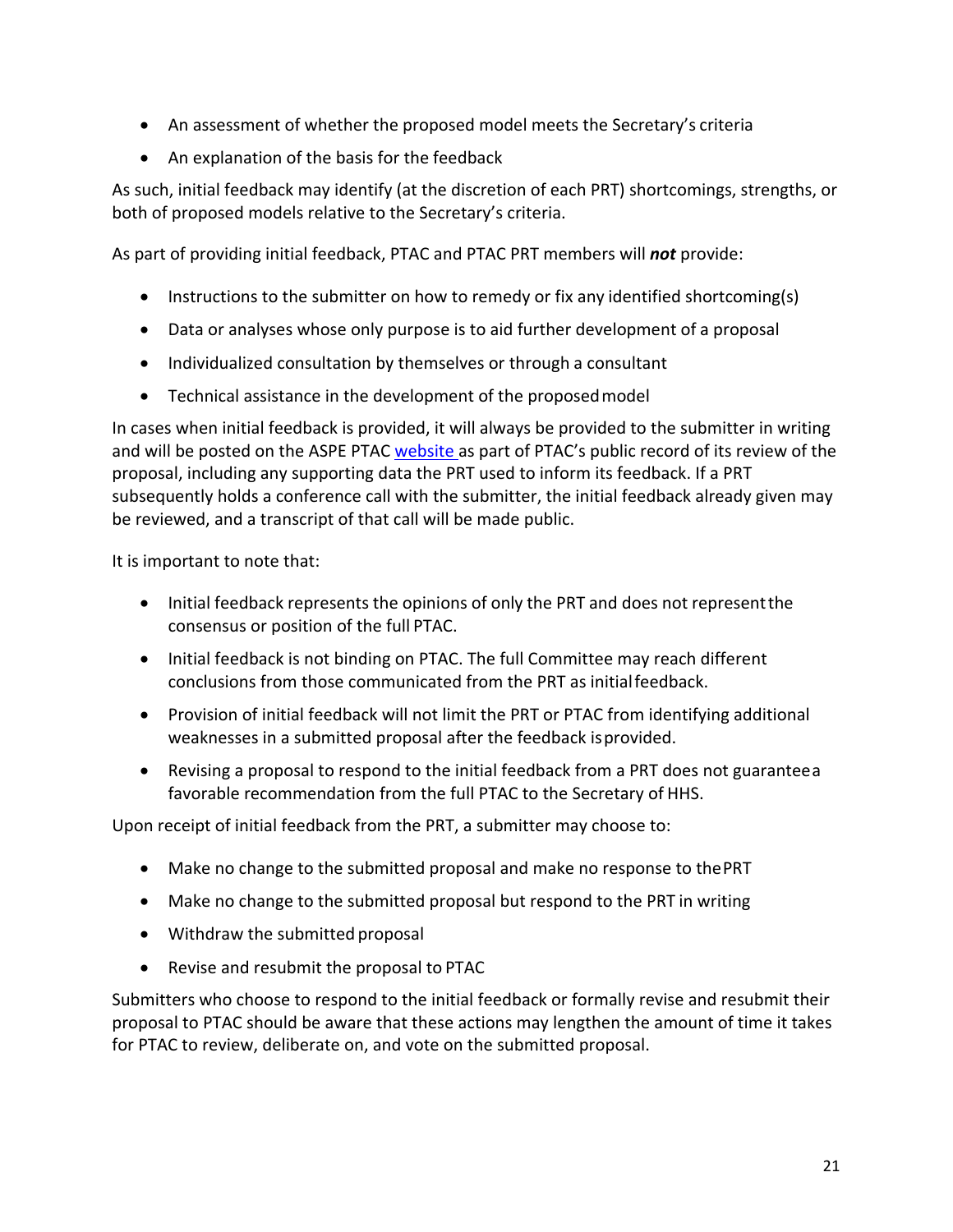#### <span id="page-23-0"></span>**6. Submitting Additional Material and Revising and ResubmittingProposals**

PTAC encourages submitters to develop and describe their proposed payment models as fully as possible in their written proposals to PTAC and in any subsequent communication with the PRT during the PRT's preliminary review of the proposal. It is not uncommon for a submitter to clarify certain details of their proposal in response to questions from a PRT, and PRTs welcome these opportunities for clarification. However, it has been PTAC's experience that either in the course of a PRT's review of a proposal and communications with a submitter, or upon a submitter's receipt of the PRT's report to the full PTAC (see Section G.7), some submitters may: 1) propose significant changes to the proposed payment model from what was described in the original proposal; 2) submit additional information that is inconsistent with the information that was included in the original proposal; and/or 3) submit substantial amounts of new information after the PRT Report has been completed.

It is PTAC's policy that if a submitter wishes to change its proposed payment model, or if the submitter identifies a better way of showing how the proposed payment model meets the Secretary's criteria, the submitter may withdraw, revise, and resubmit its proposal at any time. PTAC views this as the best course of action when key elements of the proposed payment model are changed after submission or when a submitter wants PTAC to base its review on information that is substantially different than what was included in the initial proposal.

Revising and resubmitting the proposal ensures that the public, PRT, and PTAC members are basing their comments and decisions on the most accurate, complete, and understandable information about a proposed model. Even if the additional information that is being submitted is consistent with the original proposal, or if a substantial amount of new information is being submitted, it will likely be easier for the public and PTAC to understand and accurately evaluate a revised proposal. When resubmitting a proposal, the proposal should include a brief description (up to one page) specifying the changes that have been made to the proposal, as described in Section D.

Once a PRT Report has been completed, PTAC may take into consideration additional information and responses by the submitter. PTAC discourages submission of substantial amounts of new information after the PRT's report to PTAC has been completed, even if the information does not change the proposed payment model and is consistent with information included in the original proposal. PTAC discourages this because it will be difficult for PTAC members— prior to making a decision—to review all of this new material and reconcile it with the report developed by the PRT and with the comments submitted by the public.

If PTAC receives additional information from a submitter after the PRT Report is completed but at least 10 business days prior to the planned PTAC deliberation on a proposed model, the PRT will review the new material and determine whether or not the new material represents either: 1) a substantial amount of new information on the proposed model; or 2) a significant change in one or more key elements of the proposal. If the PRT finds that the new material represents either of these two scenarios, the PRT may recommend to the submitter that it formally revise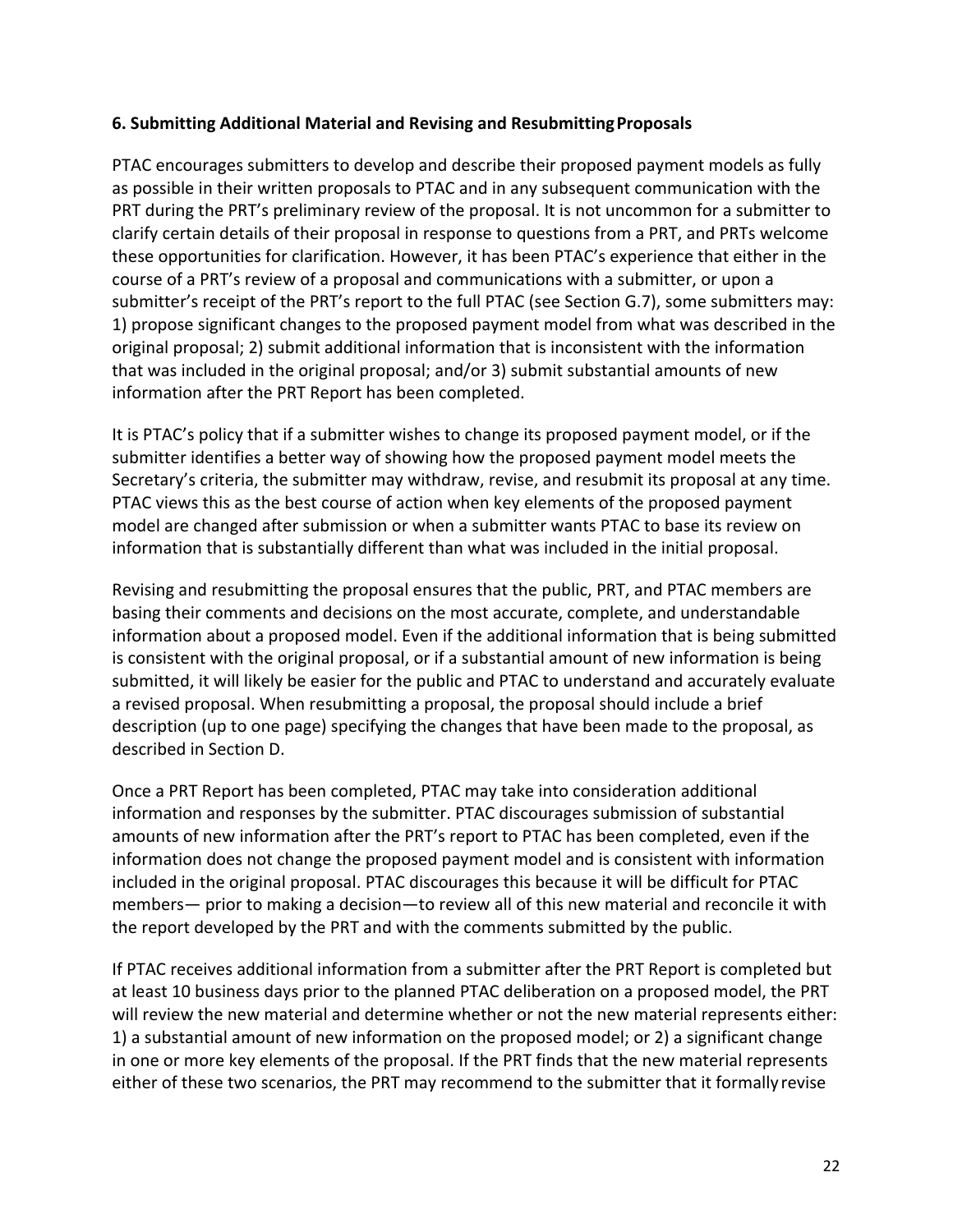and resubmit their proposal so that the PRT can prepare a new report to PTAC based on this information.

When a PRT recommends to a submitter that it formally revise and resubmit their proposal, a submitter may elect either to do so or to have their proposal (and the new material) deliberated and voted on by the full PTAC as originally scheduled. If a submitter chooses not to revise and resubmit their proposal as recommend by the PRT, a submitter needs to be aware that the full PTAC may not have the time needed to fully review the additional material. Further, the PRT may issue a disclaimer that the PRT's report to the full PTAC may not reflect the proposed model as represented by the new information and material.

In addition, PTAC strongly discourages submitters from proposing any significant changes to the proposed payment model or substantial amounts of new material at the public meeting or fewer than 10 business days before the public meeting. Such changes or new material may not provide PTAC members with sufficient time to review and reflect upon this material alongside the proposal prior to deliberation and voting, and PTAC would be unable to obtain public comments on the material prior to its vote. Without the ability to do so, PTAC may choose to base its vote on the proposal as it was originally submitted (i.e., without the proposed changes), or it may decide to give the submitter the option to withdraw and formally revise and resubmit the proposal.

#### <span id="page-24-0"></span>**7. Submitter's Response to the PRT Report**

Submitters will receive a copy of the PRT Report on their proposed model no later than 24 hours prior to its dissemination and posting on the ASPE PTAC [website.](https://aspe.hhs.gov/proposal-submissions-physician-focused-payment-model-technical-advisory-committee) This posting typically will occur four weeks prior to the PTAC meeting at which PTAC will deliberate on the proposal. The PRT Report is not binding on PTAC, and the full Committee may reach different conclusions from those reached by the PRT members. Submitters may provide a written response to the PRT Report. This written response should be submitted by email to ASPE PTAC Staff at [PTAC@hhs.gov n](mailto:PTAC@hhs.gov)o fewer than 10 business days prior to the public meeting at which the proposal is scheduled to be reviewed. Responses submitted subsequent to this deadline will be accepted; however, the PTAC members may not be able to review the information and incorporate it into their deliberations.

#### <span id="page-24-1"></span>**8. Supplemental Analyses (Optional)**

In addition to evaluating stakeholder-submitted proposals based on the 10 criteria set forth by the Secretary, PTAC may also extend its expert opinion to further inform the Secretary about certain issues or factors that a given proposal raises and/or identify alternative approaches relating to the proposed payment model. As part of its evaluative process, the PRT may determine that additional information is needed to facilitate the Committee's ability to provide additional feedback on such topics. The PRT will separately summarize the findings from any supplemental analyses that are conducted related to a given proposal, and present this information to the full Committee. The information from any supplemental analyses will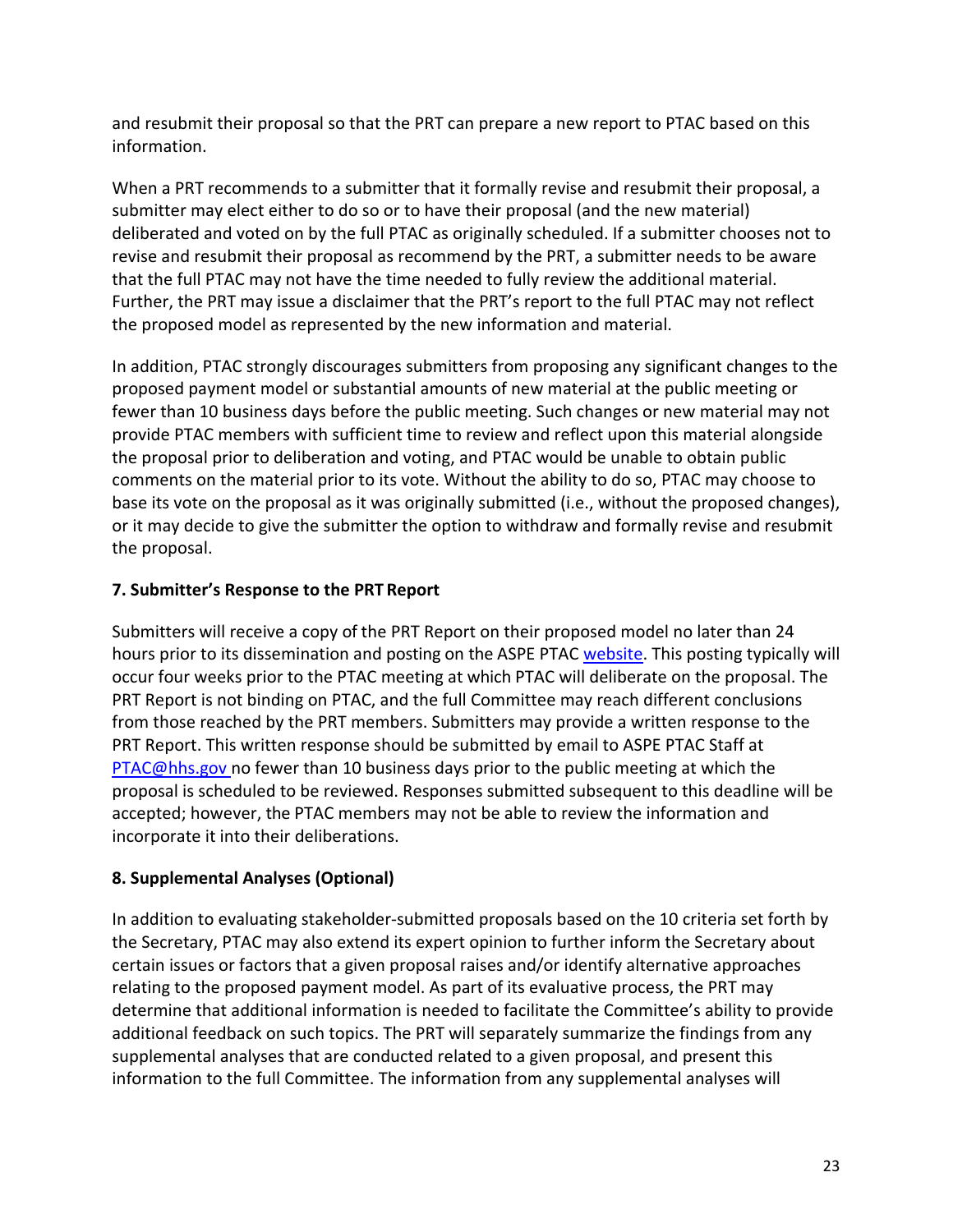typically be posted on the ASPE PTAC website on the day of the public meeting at which the full PTAC will deliberate on the proposal.

#### <span id="page-25-0"></span>**9. PTAC Deliberations on Proposals**

l

In compliance with the Federal Advisory Committee Act (FACA), all PTAC deliberations on submitted proposals must take place at [public meetings](https://aspe.hhs.gov/meetings-physician-focused-payment-model-technical-advisory-committee). PTAC holds these public meetings quarterly—typically in March, June, September, and December of each year.[3](#page-25-2) [M](#page-25-1)eetings are held in Washington, D.C., but they can be held virtually. Meetings held in Washington, D.C., are usually held at the following location:

<span id="page-25-1"></span>U.S. Department of Health and Human Services Hubert H. Humphrey Building, Great Hall 200 Independence Avenue, SW Washington, DC 20201

Submitters are advised in writing of the public meeting at which their proposal is expected to be deliberated and voted on. ASPE PTAC staff will work with the submitter to determine a mutually agreeable time frame within the meeting schedule for their proposal's review, to the extent possible. However, the exact start time for the review of each proposal cannot be guaranteed because the length of time that PTAC will need to deliberate on each proposal in the meeting's agenda cannot be known precisely.

Submitters have the option of attending the meeting in person or remotely. Representatives will be given detailed logistical information in advance of the public meeting. As described in the next paragraph, submitters will be able to interact with the Committee during a specific portion of the public meeting. Any representatives joining remotely will be unmuted at the start of the segment for the submitter's statement and questions and answers. Submitter representatives will be able to participate freely during this period. Representatives joining remotely are encouraged to monitor the status of the meeting so that they will know when their proposal review is beginning. For meetings held in person, it is also recommended that representatives joining remotely remain in communication with representatives from their organization who are attending in person, to coordinate participation.

On the scheduled day of proposal review, submitters have the option of making a public statement to PTAC for up to 10 minutes. Submitters' statements to PTAC are a verbal address only and do not allow for the use of PowerPoint slides or other media. In these statements, submitters are advised to focus their comments and discussion on the findings and conclusions of the PRT Report. In addition to the 10-minute statement to PTAC, submitters are requested to be available to answer any questions posed by the PTAC members. Submitters are encouraged

<span id="page-25-2"></span><sup>&</sup>lt;sup>3</sup> The dates of PTAC meetings, and related information, are posted on the ASPE PTAC [website. I](https://aspe.hhs.gov/meetings-physician-focused-payment-model-technical-advisory-committee)n addition, advance notice of public meetings is published in the Federal Register, and meeting announcements are distributed through the PTAC [listserv.](https://list.nih.gov/cgi-bin/wa.exe?SUBED1=PTAC&%3BA=1)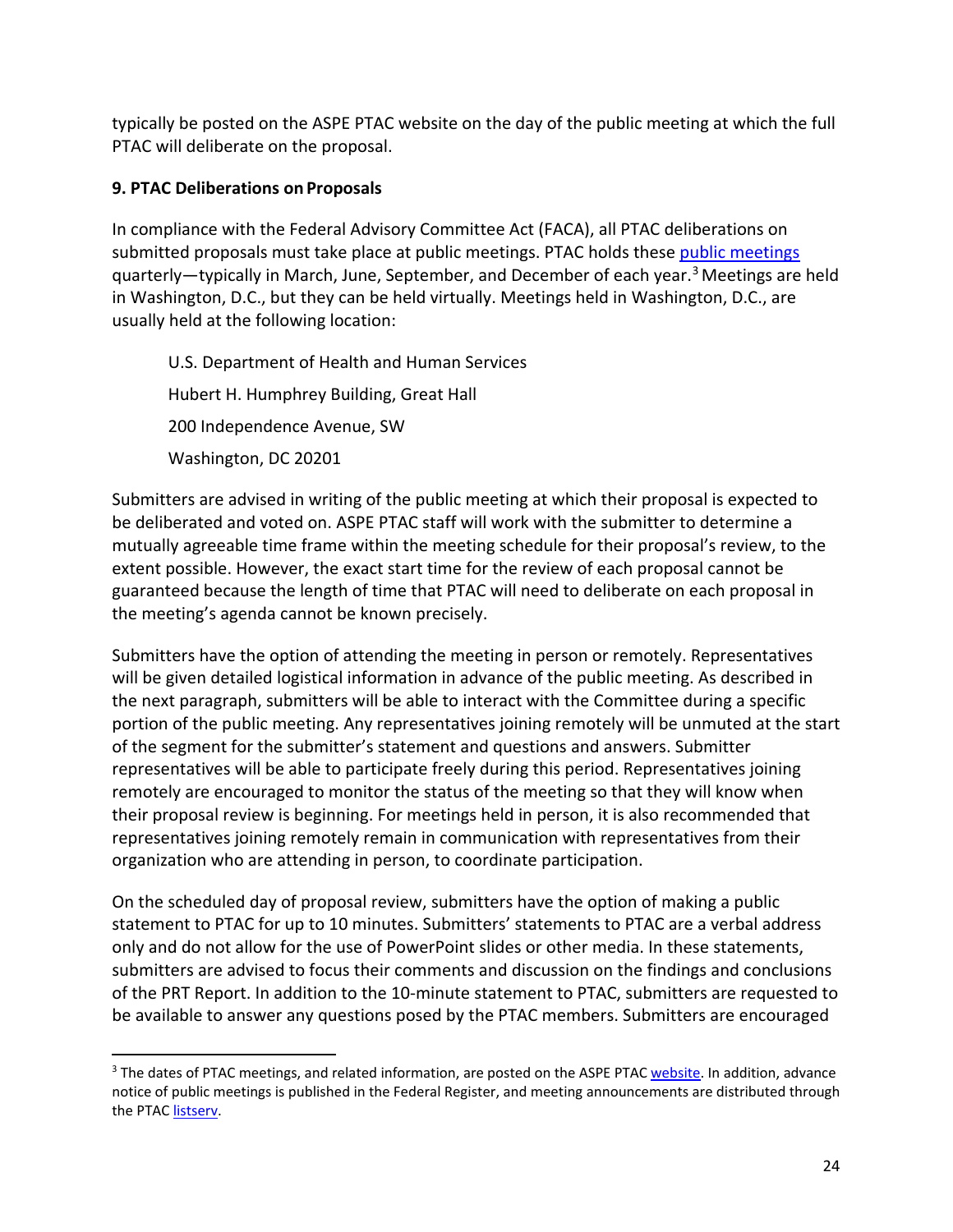to limit the number of representatives addressing PTAC during the 10-minute statement. A maximum of six representatives should be identified, including those who may answer the PTAC members' questions. Additional representatives are welcome to attend the meeting in person or to view the live video stream.

While the average time PTAC takes to deliberate and vote on each proposal is two to three hours, the length of time for completing the deliberation and voting process varies, and submitters should expect to be available the entire day on which their proposal is being deliberated and voted on. Understanding that submitters may choose to travel to Washington, D.C., to attend the meeting in person, every effort will be made to complete deliberations and voting related to a given proposal within the scheduled day, although PTAC cannot guarantee this.

Prior to the public meeting, each PTAC member will have independently reviewed the submitted proposal, along with all supplemental information (including public comments, analyses, any initial feedback, the PRT Report, and the submitter's response to the PRT, if applicable). At the public meeting, the PRT will present its findings to the full Committee on the extent to which the proposal meets the Secretary's criteria, and the submitter will be provided the opportunity to make a public statement and respond to any questions from Committee members. The Committee will then hear comments from the public; this time may also include presentations from guest speakers or subject matter experts to provide input on the proposal topic. After this process, PTAC members will deliberate and score the proposal on each criterion established by the Secretary of HHS. Voting will occur with electronic voting technology, which will compile and display results on the projection screen.

After the Committee scores the proposal on each criterion, **for Track 1 proposals**, PTAC members will also vote to place the proposal into one of the following recommendation categories:

#### **PTAC RECOMMENDATION CATEGORIES (FOR TRACK 1 PROPOSALS ONLY)**

- **Recommended**
	- a. **Recommend Full Proposal:** Proposal substantially meets the Secretary's criteria for PFPMs. PTAC recommends implementing proposal as a payment model as described in PTAC's comments.
	- b. **Recommended Components**: Proposal includes attributes and/or components for attention by the Secretary as described by PTAC's comments.
- **Not Recommended**

A two-thirds majority of votes is required to determine the overall recommendation to the Secretary of HHS. After voting on the overall recommendation, Committee members will discuss their comments related to the overall recommendation.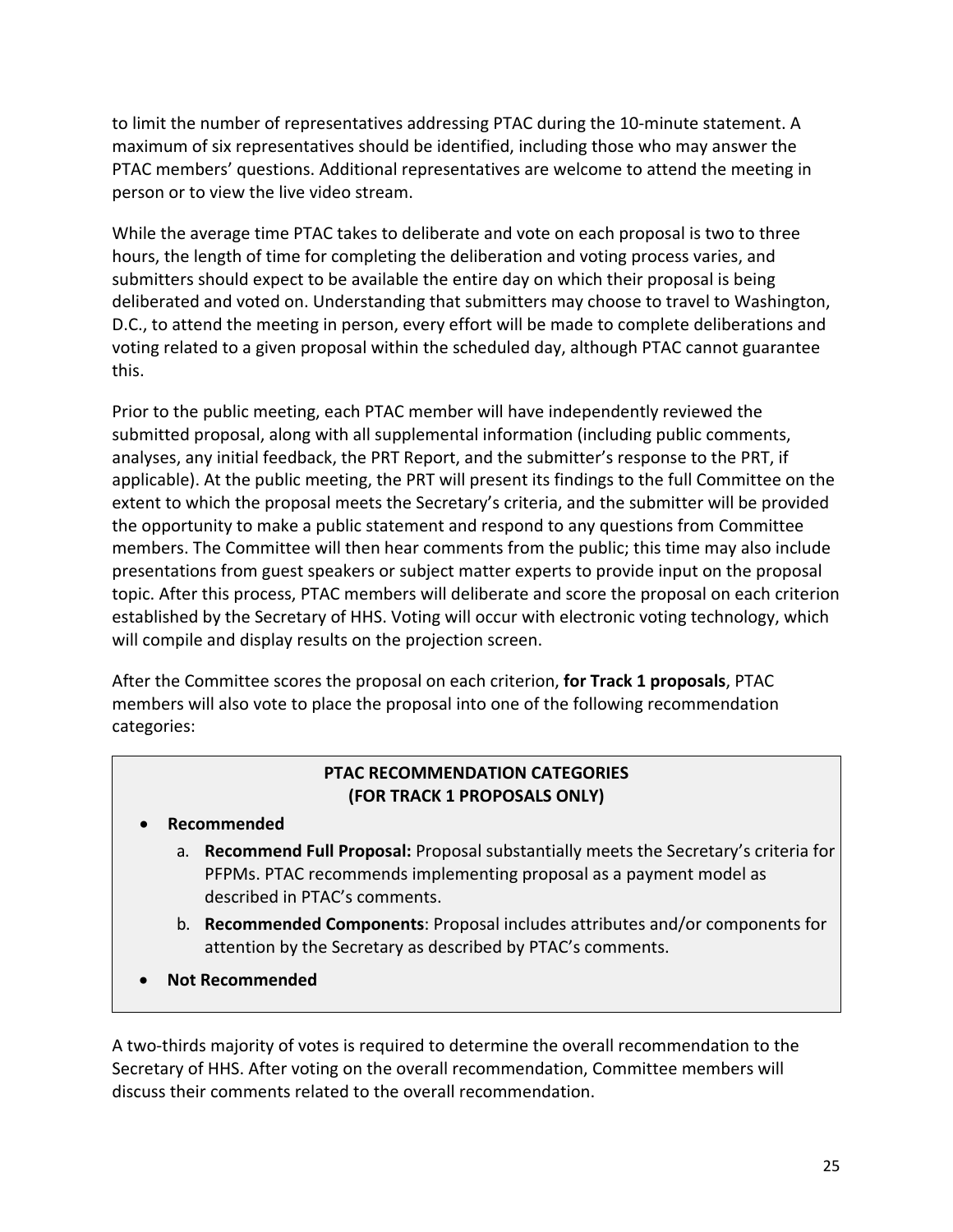**For Track 2 proposals**, the full Committee will not vote on an overall recommendation regarding the proposal because there is insufficient information for PTAC to be able to fully and comprehensively deliberate on the proposal.

**For Track 1 and Track 2 proposals,** if the PRT conducted any supplemental analyses, the findings from these analyses would be presented to the full Committee separately, and the Committee would determine whether any of these additional findings should be included in the report to the Secretary.

Recordings of past PTAC public meetings, including all voting and deliberation procedures, are available on demand on the HHS YouTube [channel. V](https://www.youtube.com/user/USGOVHHS/playlists)ideo recordings are made available approximately one month after each public meeting.

#### <span id="page-27-0"></span>**10. Report to the Secretary ofHHS**

After the voting and deliberation portion of the meeting, PTAC will decide on topics to highlight in the report to the Secretary. ASPE PTAC staff, in consultation with the full PTAC, will then draft the report, reflecting the Committee's findings; the voting results regarding the extent to which the proposal meets the Secretary's criteria; and, for Track 1 proposals, the rationale for the vote on the overall recommendation.

Proposals that are submitted to PTAC are likely to bring awareness to policy, care delivery, and payment issues that may be more or less known, and such information may be expressed in each proposal in varying degrees of detail that can be useful in informing the Secretary about these issues. In addition to its comments and recommendations on a given proposal, PTAC may at times extend its expert opinion to further inform the Secretary about certain issues or factors that a given proposal raises, and/or PTAC may discuss alternative approaches relating to the proposed payment model. Thus, PTAC may include, as part of its expert input, additional comments and recommendations to the Secretary, including information related to the findings of any supplemental analyses (which may be submitted as an Appendix to an existing report to the Secretary or in a separate report to the Secretary). While PTAC may provide such additional feedback to the Secretary, the Secretary is not required to respond to any feedback outside of PTAC's comments and recommendations relating to the extent to which the proposal meets the criteria established by the Secretary in regulation.

Reports to the Secretary of HHS are typically transmitted six to eight weeks following a public meeting; however, there is no statutory timeline for this transmission. Once available, reports to the Secretary are posted on the ASPE PTAC [website.](https://aspe.hhs.gov/proposal-submissions-physician-focused-payment-model-technical-advisory-committee) Submitters are notified by email, typically 24 hours prior to the report's posting on the website.

MACRA requires the Secretary to review PTAC's comments and recommendations on proposals and to post a detailed response to those comments and PTAC's recommendations. The Secretary's responses are posted on the CMS [website.](https://innovation.cms.gov/initiatives/pfpms/) The timeline for posting the Secretary's responses is not mandated in law.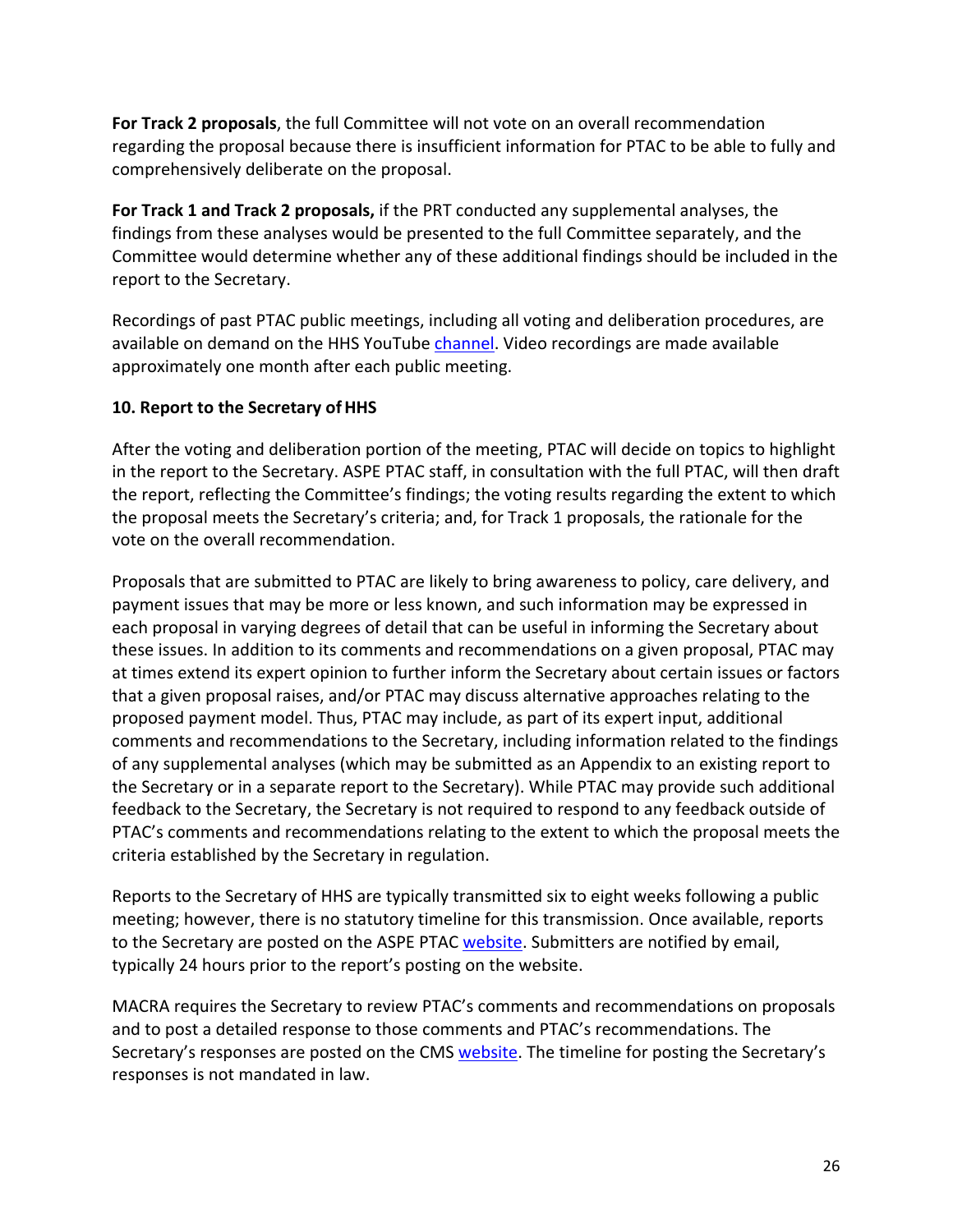The Secretary's responses are also posted as a link on the ASPE PTAC [website.](https://aspe.hhs.gov/proposal-submissions-physician-focused-payment-model-technical-advisory-committee) Examples of each of these documents can be found on the Proposals & Materials page of the ASPE PTAC website.

Additionally, in cases where PTAC decides to extend its expert opinion to further inform the Secretary about certain issues or factors that are raised by a given proposal or multiple proposals, and/or to discuss alternative payment approaches during a public meeting, PTAC may provide a supplemental report to the Secretary that includes comments and recommendations regarding these issues. However, the Secretary is not required to respond to any feedback outside of PTAC's comments and recommendations relating to the extent to which the proposal meets the criteria established by the Secretary in regulation.

#### <span id="page-28-0"></span>**11. Withdrawing, Revising, and Resubmitting a Proposal**

A submitter may withdraw a proposal for a PFPM submitted to PTAC at any time prior to PTAC's vote on the extent to which the proposal meets the Secretary's criteria at the public meeting. PTAC will not send any comments or a recommendation to the Secretary on any proposal that is withdrawn prior to PTAC's voting.

Once PTAC begins voting on the extent to which a proposal meets the Secretary's criteria, PTAC will complete its voting and transmit its comments and recommendation to the Secretary in accordance with PTAC's mandate from MACRA.

After a proposal has been withdrawn, a party may later resubmit the proposed PFPM to PTAC at any time. If the resubmission occurs within six months of the withdrawal, a new LOI is not required for the resubmission. Six months after withdrawal, a submitter's LOI expires. If the submitter wants to then resubmit the proposed PFPM, a new, brief LOI will be required, although the submitter will not need to wait 30 days to submit their proposal. This new LOI can be very short, simply containing an estimated date of submission, with no additional information about the proposed model required.

To the extent practicable, a resubmitted proposal will be reviewed by the same PRT members who reviewed the initial proposal submission.

## <span id="page-28-1"></span>**12. Appeals Process**

There is no appeal of PTAC determinations and recommendations to the Secretary provided for in statute. Additionally, PTAC does not re-deliberate on proposals that have already been deliberated and voted on by the full Committee. (As discussed in Section G, the Committee conducts an initial assessment to determine if a stakeholder's proposal is sufficiently distinct from a previous proposal that has already been deliberated and voted on by the full Committee before allowing the proposal to move forward to full Track 1 or Track 2 review.)

## <span id="page-28-2"></span>**13. Summary**

PTAC's proposal receipt, evaluation, and recommendation process is summarized in the graphic below.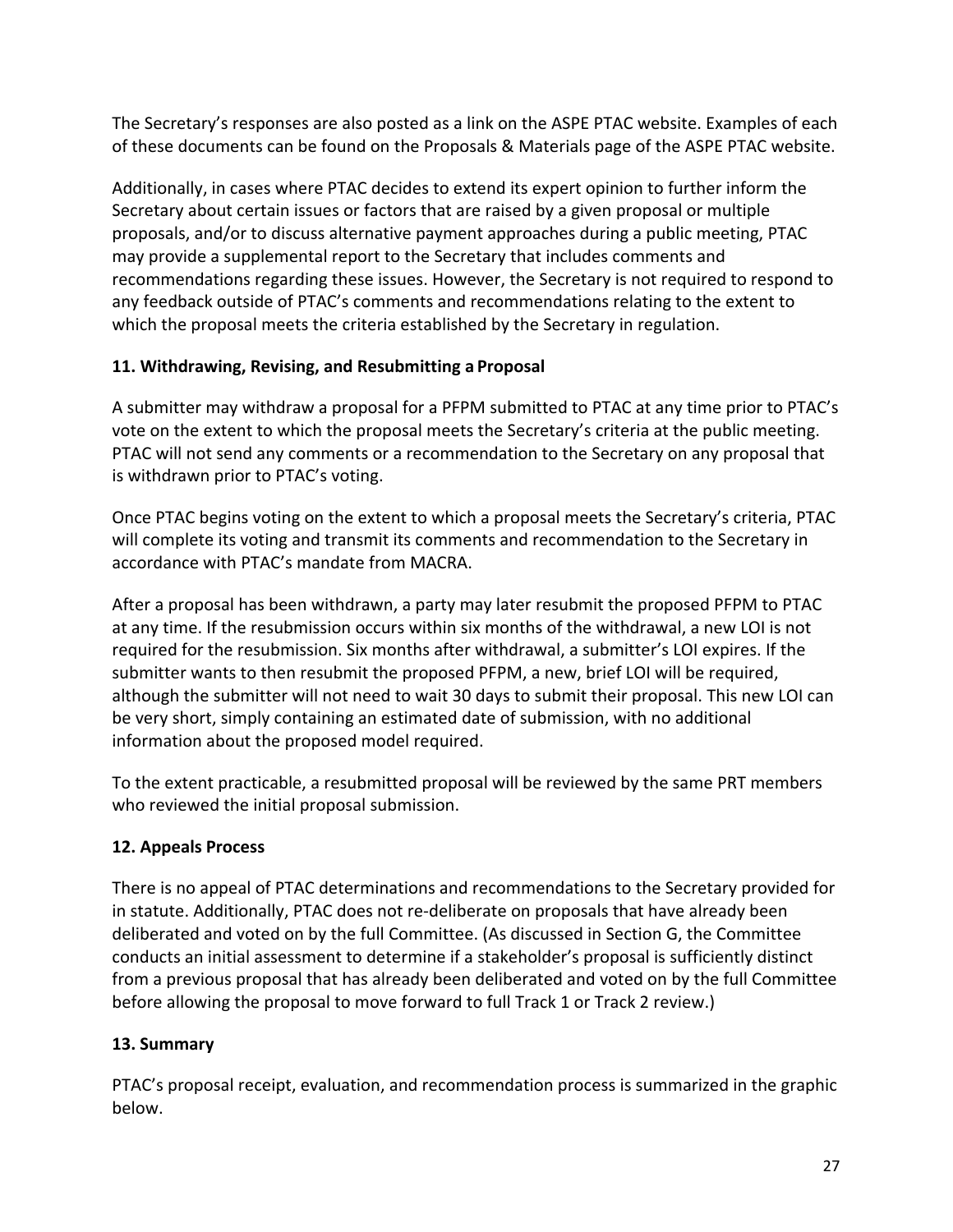#### **PTAC PROPOSAL RECEIPT AND EVALUATION PROCESSES**



\* For Track 1 proposals, the full PTAC will also vote on an overall recommendation.

\*\* PTAC may also provide additional feedback to the Secretary based on its expert assessment of a proposal (including findings from any supplemental analyses); however, the Secretary is not required to respond to any feedback that is provided outside of PTAC's comments and recommendations relating to the extent to which the proposal meets the criteria established by the Secretary in regulation.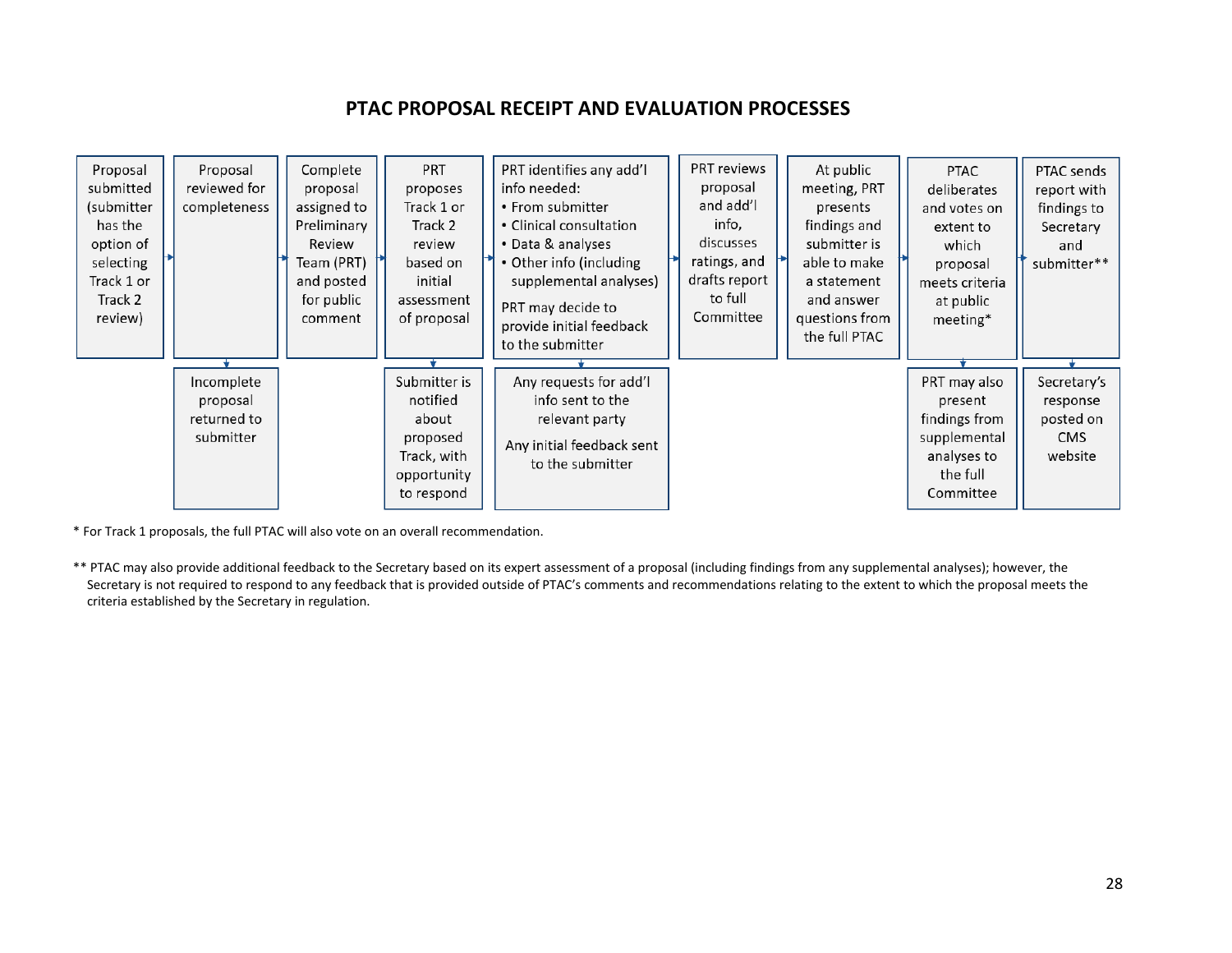# <span id="page-30-0"></span>**H. Appendices**

#### <span id="page-30-1"></span>**1. Physician-Focused Payment Models: Key Statutory and RegulatoryLanguage**

**Physician-Focused Payment Model Technical Advisory Committee (PTAC) Duties Defined.** Section1868(c)(2) of the Social Security Act defines PTAC duties as:

"(B) Stakeholder submission of physician-focused payment models.  $-$  On an ongoing basis, individuals and stakeholder entities may submit to the Committee proposals for physician- focused payment models that such individuals and entities believe meet the criteria described in subparagraph (A)." [Subparagraph A refers to the criteria for assessing physician-focused payment models. Emphasis added.]

(C) Committee review of models submitted. — The Committee shall, on a periodic basis, review models submitted under subparagraph (B), prepare comments and recommendations regarding whether such models meet the criteria described in subparagraph (A), and submit such comments and recommendations to the Secretary."

**Physician-Focused Payment Model (PFPM) Defined.** Federal regulations at 42 CFR § 414.1465 define PFPMs as:

"(a) Definition. A physician-focused payment model (PFPM) is an Alternative Payment Model [*emphasis added]*:

- (1) In which Medicare is apayer;
- (2) In which eligible clinicians that are eligible professionals as defined in section 1848(k)(3)(B) of the Act are participants and play a core role in implementing the APM's payment methodology;and
- (3) Which targets the quality and costs of services that eligible professionals participating in the Alternative Payment Model provide, order, or can significantly influence."

**Alternative Payment Model (APM) Defined.** Federal regulations at 42 CFR § 414.1305 define APMs as:

*"Alternative Payment Model (APM)* means any of the following:

- (1) A model under section 1115A of the Act (other than a health care innovation award).
- (2) The shared savings program under section 1899 of the Act.
- (3) A demonstration under section 1866C of theAct.
- (4) A demonstration required by Federallaw."

**Eligible Professional Defined.** Federal regulations at 42 CFR § 414.1305 define eligible clinicians as: